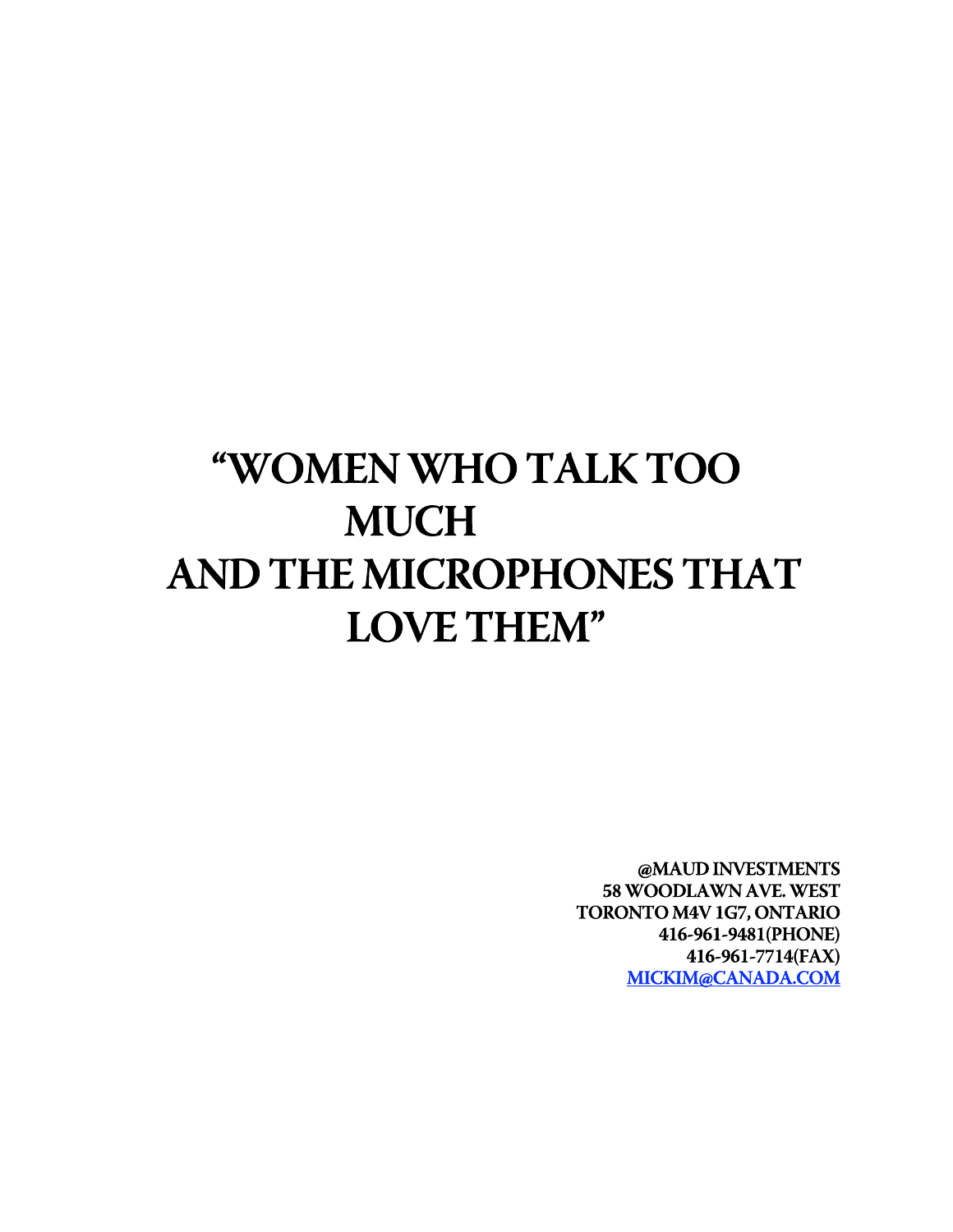#### **WOMEN WHO TALK TOO MUCH AND THE MICROPHONES THAT LOVE THEM**

**WRITTEN BY AND STARRING MICKI MOORE**

**POOR ALEX THEATER TORONTO, ONTARIO OCTOBER/NOVEMBER, 2002**

> **DIRECTOR IAN FERGUSON**

**ASSISTANT DIRECTOR KURT SPENRATH**

**MUSICAL DIRECTOR BILL CHORNOMAZ**

**LIGHTING AND SOUND DESIGN TONY LIPFORD JASON GOLINSKY**

> **TECHNICAL DIRECTOR JASON GOLINSKY**

> > **SET DESIGN CAMELLA KOO**

**COSTUMES SIMONE PLUSA PAMELA HAMILTON**

**STAGE MANAGER STEVE EASTWOOD**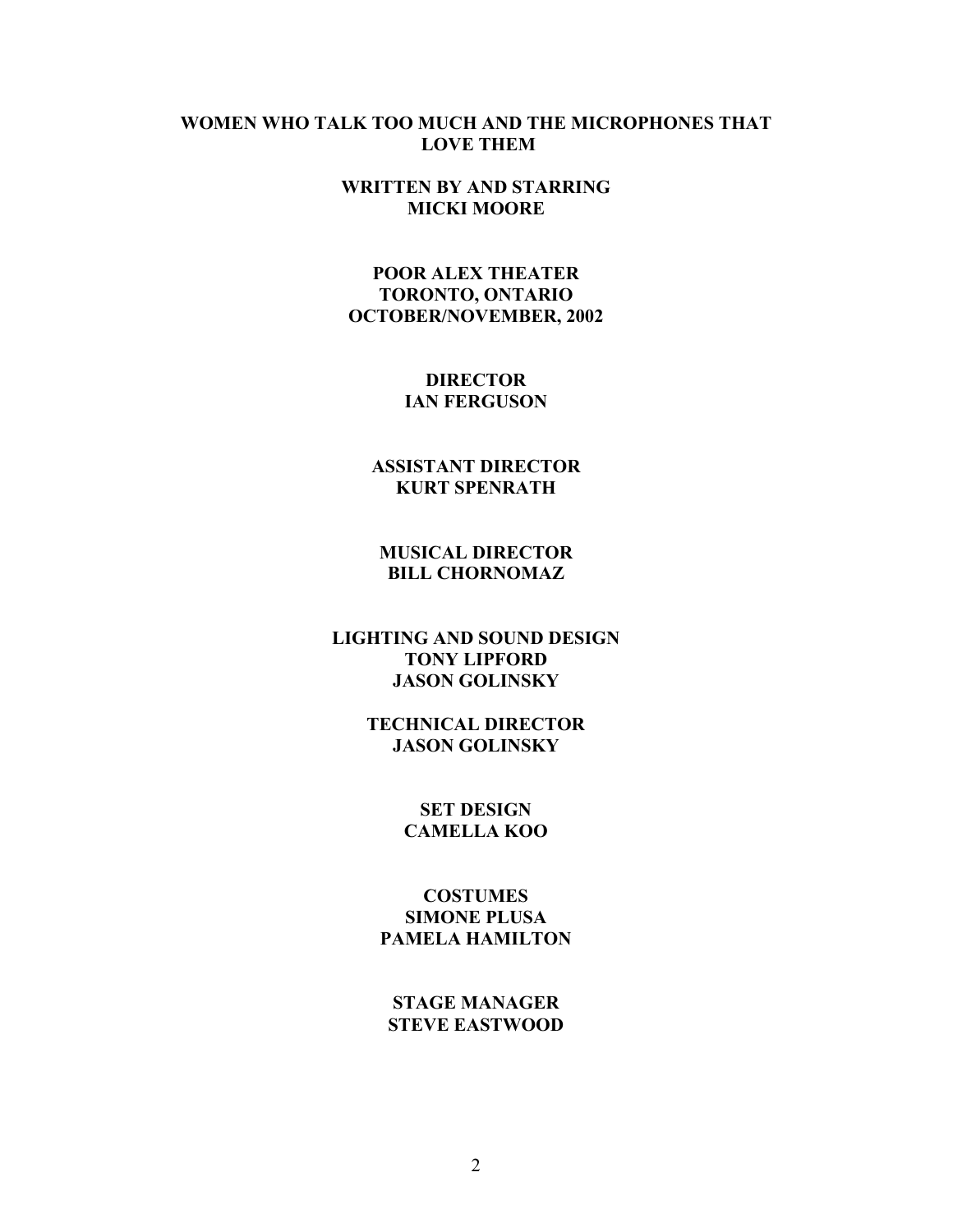#### **ZELDA RIFKIN**

A BAR MITZVAH MOTHER, WHO NEVER DRINKS, HAS BEEN PLIED WITH COCKTAILS BY HER FAMILY, IN ORDER TO HELP HER GET UP THE COURAGE TO SPEAK. SHE STAGGERS TO THE MICROPHONE.)

MUSIC: TYPICAL JEWISH MUSIC, PLAYED AT A BAR MITZVAH

(V.O.) " Ladies and gentlemen, a quick switch in the program: Zelda, mother of the bar mitzvah boy, has been persuaded to come up and say a few words. Put your hands together for Zelda Rifkin."

ZELDA: Honored friends, family and rabbits…. I mean, Rabbis. I never make speeches, but my dear husband, Mendel (LOOKS TO HIM FOR ENCOURAGEMENT*) I'm ok, I'm ok,* Mendel. He says I should just get up and say what's in my heart. This is what's in my heart. (HER EYES LOCK ONTO HER SON) To Zachariah, our little Bar Mitzvah man, you were terrific. You are our "nachas" in neon lights, you are our pride and joy (STARTS TO CRY) …and our largest household expense (SHE SOBS).

*I'm fine, Mendel, no, no let me finish.*

I look at my beautiful son, Zachariah and I see my husband; the same eyes, the same mannerisms. They are like two peas in a pod. You should see them both sit, in their underwear, scratching themselves, like 2 friggin' hockey zombies, in front of that (MAKES A HUGH LARGE SCREEN GESTURE) big screen, (LOUD VOICE) surround sound TV. (WHISPERS IN MIKE) I swear to you, if they could crap in their pants, they wouldn't move for three days. (MENDEL TRIES TO HUSH HER). I know, Mendel, shouldn't have said, (MOUTHS WORD) "crap". (PREGNANT PAUSE) Now I want to talk about the dead people. I'd like to take a moment to think of those who are here in spirit, but no longer with us. Zaidy Morris, Uncle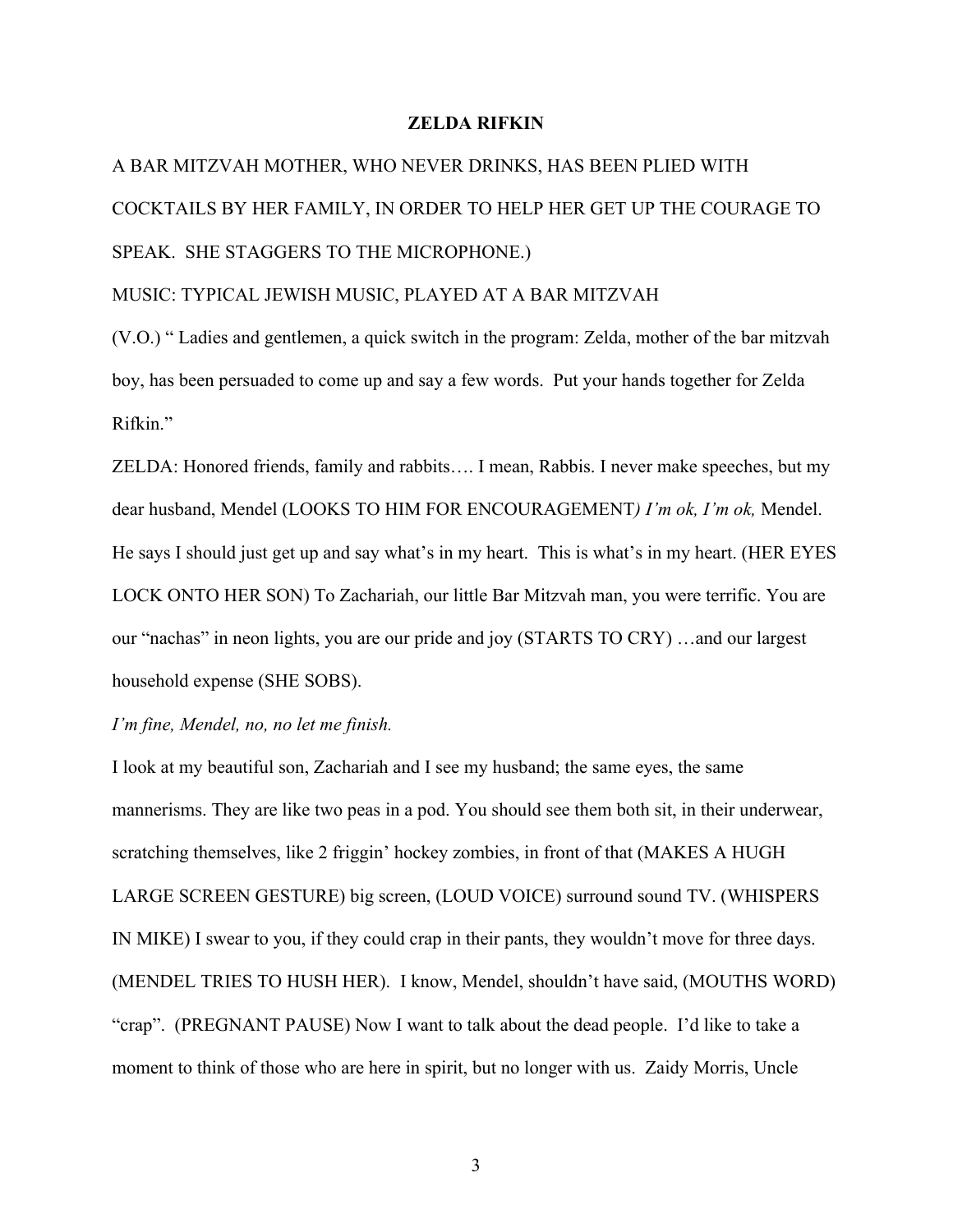Nertz and Nana Nunu. When I told Zachariah his beloved Nana Nunu had died, he looked up from his video game, his little eyes filled up with tears and he said, (CHILD'S VOICE) "Who killed her?"

Well, these shoes are killing me. (TAKES OFF ONE HIGH HEEL) Zacahariah, I should never have worn these fuck me pumps to your Bar Mitzvah. (CATCHES HERSELF,

EMBARRASSED) I shouldn't have said that, I should have called them my "Poke me with the remote control for a two minute time out" pumps. (TIME OUT HAND SIGNALS)

*(HER MOTHER TRIES TO STOP HER; ZELDA FLIPS TO ANGER) Mom, I knew you would have something to say, my mother always has something to say!* You never let me speak. My mother….my mother (ALMOST TELLS HER OFF, BUT THEN COMES TO HER SENSES, FLIPS MOOD) I need to thank my mother. I couldn't have planned this Bar Mitzvah without her. She picked everything you see on your table; the linens, the wine glasses, (SEES YUCKY FOOD), those lumpy, scaly brown things on your plate. She even chose…my underwear; I'm wearing this merry widow thing with a thong up my ass. (SAVORS FEELING OF THONG) Oh Mendel, you could learn a thing from this thong…(DRUNKENLY BELTS OUT A TUNE) Thing a thong, sing a song, sing out loud, sing along. (HER MOTHER TRIES TO STOP HER AGAIN. SHE GETS ANGRY) Oh Mother, shut up! This is *my* party! Can't you see I'm singing from my heart!?! (EXASPERATED) Mother, sometimes you are right and sometimes you are wrong. You were right about the thong, (STICKS HER ASS OUT), see, no visible panty line, but you were wrong about Mendel. He is NOT one sandwich, short of a banquet. Mendel is smart, Mom. He taught me to put my grocery list on a Palm Pilot and all my recipes are on a DVD & a MP3. I don't know how to play them… *(MENDEL STANDS UP AND TRIES TO GET HER TO SIT DOWN*) No MENDEL, YOU SIT DOWN! I want to speak from my heart. And I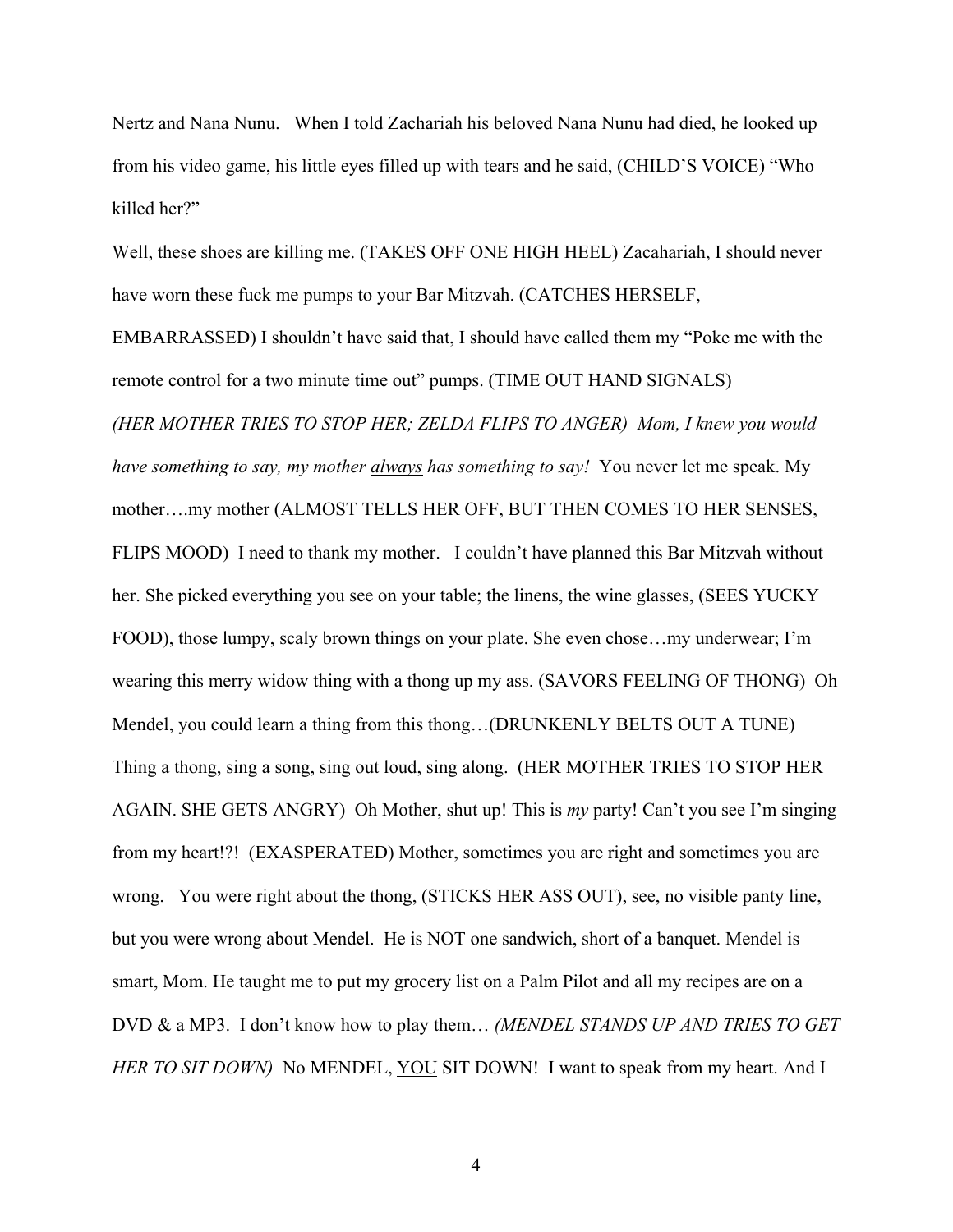have something to say to you. It is an honor to be your wife Mendel, and Zachariah (SHE STARTS TO WEEP) it is a privilege to be your mother. But if I could follow my dream, I would want to be Martha Stewart. Look! See all those flowers in the centerpieces; I picked them myself from my own garden. And those napkin rings you're holding, I macramed those myself out of old tampax strings. And I swear to you, if I could lay my own eggs, I would*. (WALKS AWAY, MUMBLING) My heart likes to speak. It's easy.*

MUSIC: UP, THEN FADES OUT BEHIND EPILOGUE

## **EPILOGUE WITH V. O. (FLASHED ON SCREEN OR SET)**

OVER THE NEXT SIX MONTHS, ZELDA MADE IT TO STEP FIVE OF HER 12-STEP PROGRAM.

UNFORTUNATELY, SHE FELL OFF THE WAGON.

AFTER GETTING LOADED AT A RECEPTION AT THE YMCA, SHE TOOK A SWING AT SHELIA COPPS.

SHE IS NOW DOING TIME, JUST LIKE HER IDOL, MARTHA STEWART.

THEY'VE BEEN CORRESPONDING ON THE BEST WAYS TO DECORATE

AN EIGHT BY TEN FOOT CELL WITH ENVIRONMENTALLY FRIENDLY MACRAMÉ.

HER HUSBAND, MENDEL, AND SON, ZACHARIAH, ARE STILL WATCHING THE

PLAYOFFS ON THE BIG SCREEN, SURROUND SOUND TV.

THEY NEVER NOTICED THAT ZELDA NO LONGER LIVES IN THE HOUSE.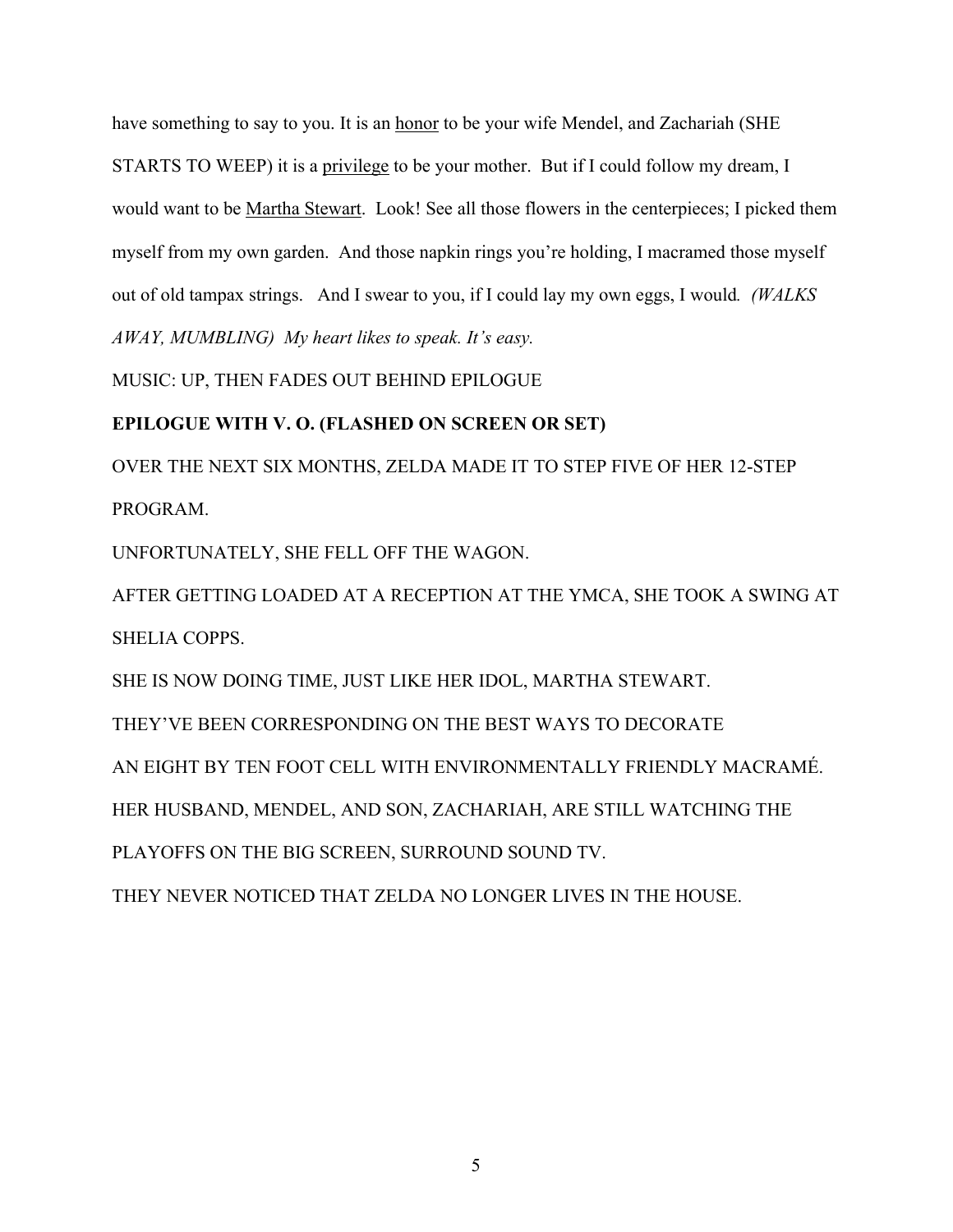#### **GUNDA VON HOSSEN**

MUSIC: NOSTALGIC MUSIC FROM THE 1930s

(A DRAMATIC CAPED FIGURE, SEEN FROM THE BACK, IS POSED IN THE SPOTLIGHT)

(V.O.) THE NOSTALGIA TELEVISION NETWORK IS PROUD TO PRESENT, IT'S NEW 'CELEBRITY REALITY' SHOW WITH FILM LEGEND, GUNDA VAN HOSSEN. THOUGH GUNDA HAS KEPT A LOW PROFILE FOR THE PAST 32 YEARS, SHE OPENS HER HEART AND HER HOME TO HER LEGIONS OF FANS. LADIES & GENTLEMEN OF THE PRESS: THE SPOTLIGHT HAS NEVER LEFT HER: MISS GUNDA VAN **HOSSEN** 

(LIGHTS UP: GUNDA MAKES A DRAMATIC TURN TO FACE THE AUDIENCE. HER SHAGGY DOG, SHNOPSY, IS HIDDEN IN HER ARMS. SHE SPEAKS WITH A THICK EUROPEAN ACCENT)

I don't vant to be alone anymore. (DOG GOES CRAZY, yap, yap, yap). Sorry, Shnopsy. WE don't vant to be alone anymore. (Kiss, kiss, Gunda loves him)

Of course you know who I am, you've seen my movies.

I know you all vant to look like me. You all vant this face, but you can't have it, it's mine. But you can vatch it morning, noon and night as fur-teen camechras move into my house and follow my efery move, (THE DOG YAP, YAP, YAPS) and of course, Shnopsy's every move. (Gunda loves him..kiss, kiss). On my show, you'll be able to see how a chreal shtar walks across the room, (DEMONSTRATES) and turns on the light svitch, how a chreal shtar picks up a pencil and how a chreal star has a sip of water. Just Vatch! (SHE SIPS WATER)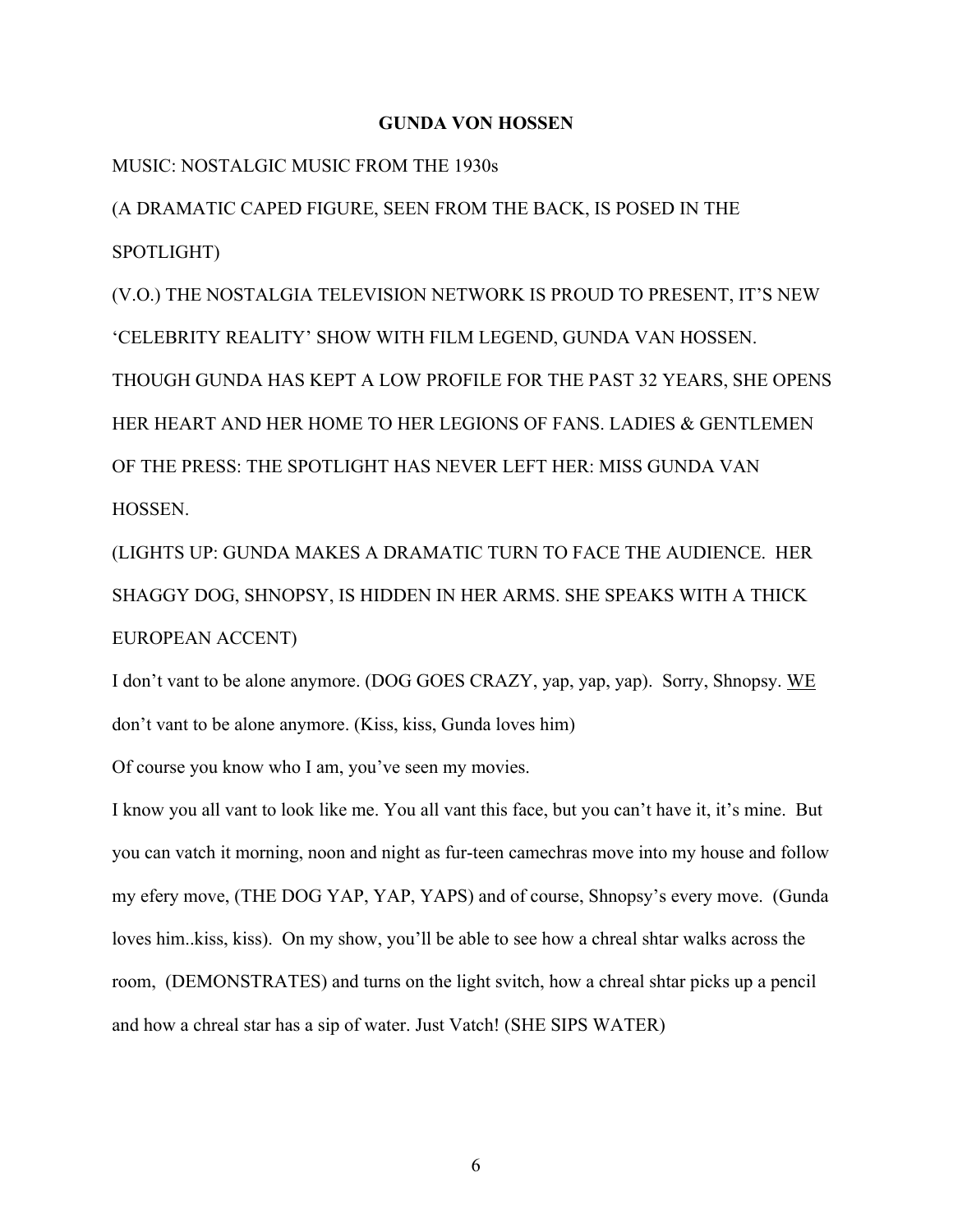Tzis part is so fascinated; ve vill do it in slow motion. (SIPS WATER IN EXAGGERATED SLOW MOTION TO "CHARIOTS OF FIRE" MUSIC & SOUND EFFECTS OF GUNDA AND SHNOPSY SIPPING WATER). Oh! For tzis close up shot, I had my elbows bo-toxed. (DISPLAYS HER HIDDEN ELBOWS) I know you all vant to be like me, but you can't, you can't. My life is fachr more interesting than youchrs could efer be.

I've had fur husbands, maybe five, twenty-four lofers and two hundred and seventeen one-night shtands, no, two hundred and nineteen, if you count tzhe twins. So, for tzhe first episode of my series, I'm having a bo tox party for all tzose men who are schtill alive and vant to show and tell. My first husband, Helmet vill show up, for sure. A good-hearted man, but he vas an arms dealer vhen I met him. Not veapons, darling, chreal arms. If you lost an arm, he'd replace it vith a guarantee tzat if anyzing, anyzing vent wrong, he's come ofer and give you a hand. I came to Hollywood vith my second husband, Gunter. He vas a movie director. He vas a genius, dahlings, but he had problems. He vas bow-legged, prone to fits, had trouble with his bowels. Tzey were alvays constricted. He choked to death. Poor devil.

You know to me, botox is tzhe new penicillin.

Look. I had Shnopsy bo-toxed from head to tail and look how good he looks. He's furty seven and tzat's NOT in dog years, in CHREGULAR years. I sent him to Keith Richards doctor and had his blood replaced. Efery bone in his body has been given by a donor animal, carefully selected from the pound. You look tired Shnopsy. Have a knap! (SHE HEARTLESSLY

TOSSES THE LITTLE STUFFED, THOUGH LIFELIKE ANIMAL ON THE TABLE)

People vant to know vhy am I doing tzis TV show, vhy now?

I knew I had to come out of seclusion, when I vas walking through a store and saw my photograph on a package of.. goat's cheese. Chwritten under my picture were the vords, "Aged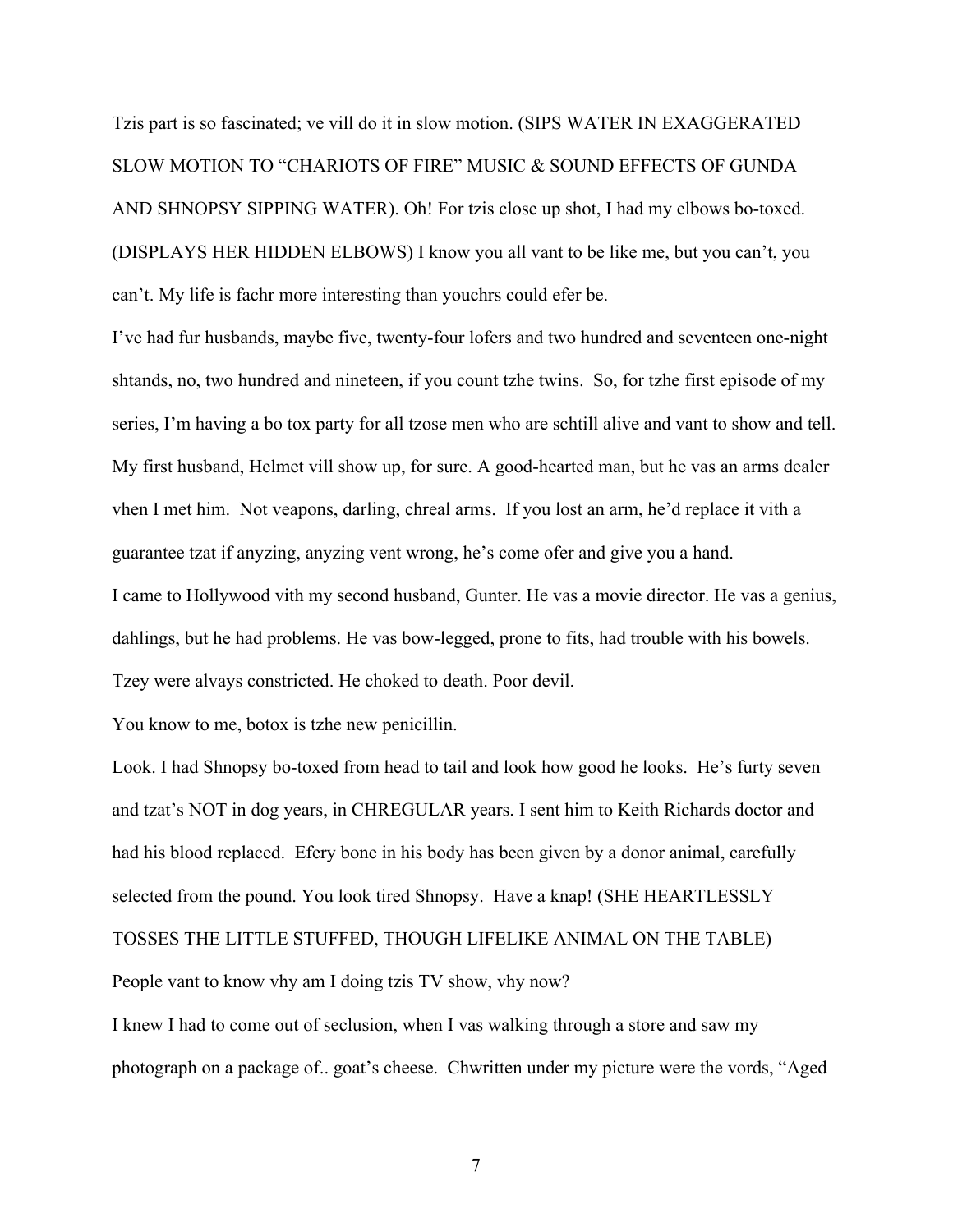and Crusty. Schmell has been removed." I called tzhe President of the Maple Farm Dairy. And said ... in the voice I used in my movie, "DESTINY DIES A THOUSAND DEATHS." Tzis is Gunda Von Hossen. And I am going to sue your dairy milk ass off".

You know vhat he said to me? " Gunda?, You're schtill alive? Where have you been?"

I told him I was in seclusion in a little Schpa in chRomania, vhere you get B 12 injections efery day in your nostrils. Oh it's schnot for me, it's for Shnopsy. I shpent the time there vittling avay my vaist. I always vanted a vasp sized vaist, like Wivian Leigh. I could hafe been, I should hafe been Shcarlett O'Hara in Gone Vith the Vind. My audition vas vonderful. (SHE DRAMATIZES THE MOVIE SCENE) "As God is my vitness, I'll nefer go to HunGARy again." (DOG BARKS) But tzey hired Wivian, not me. Vhy? She has a vasp-size vaist. I don't. Vhat else could it be?

(DOG BARKING; SHE PICKS IT UP AND CUDDLES IT) Shnopsy, I missed you so. You are tzhe only man in my life. You are tzhe only one that has nefer left my side. (TURNS TO THE AUDIENCE FOR HER PITCH) Vatch us, efery Tuesday morning at 2AM on the Nostalgia Network. (PAUSE) But now, ve vant to be alone again. (SHE TURNS, SWEEPS HER CAPE AND MAKES A DRAMATIC EXIT)

MUSIC: UP AND FADES UNDER EPILOGUE

#### **EPILOGUE WITH V.O. (FLASHED ON SCREEN OR SET)**

SADLY, GUNDA'S SHOW WAS NOT AS POPULAR AS "THE OSBOURNES." OR "THE ANNA NICOLE SMITH SHOW."

OR EVEN A TEST PATTERN.

SHE HOLDS THE RECORD FOR THE SHORTEST RUN IN TELEVISION HISTORY.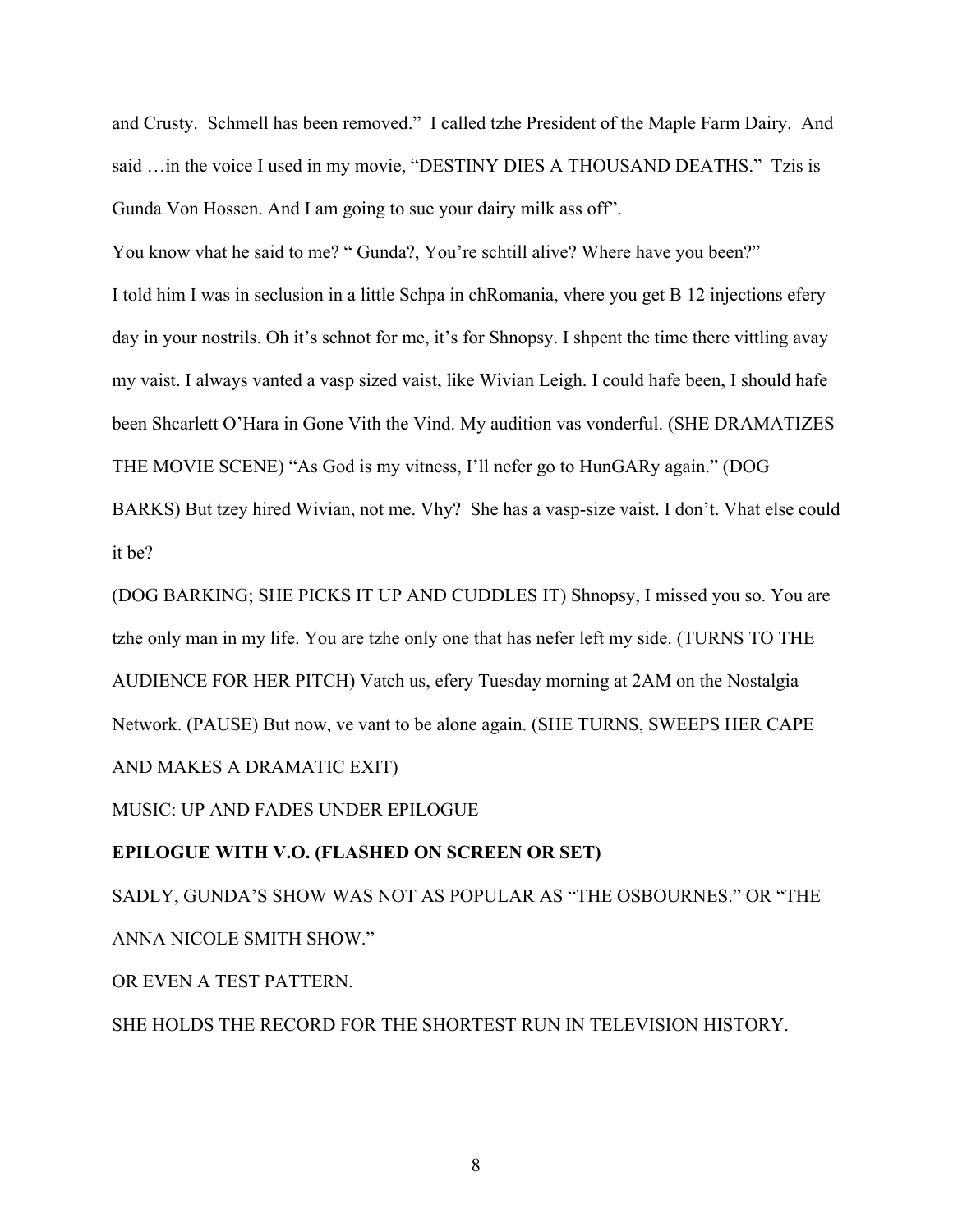GUNDA'S SHOW WAS CANCELLED DURING THE VERY FIRST COMMERCIAL

BREAK.

IT WAS REPLACED BY STOCK FOOTAGE OF A BEAR SCRATCHING ITSELF ON A

LOG.

THE BEAR WON THE TIMESLOT.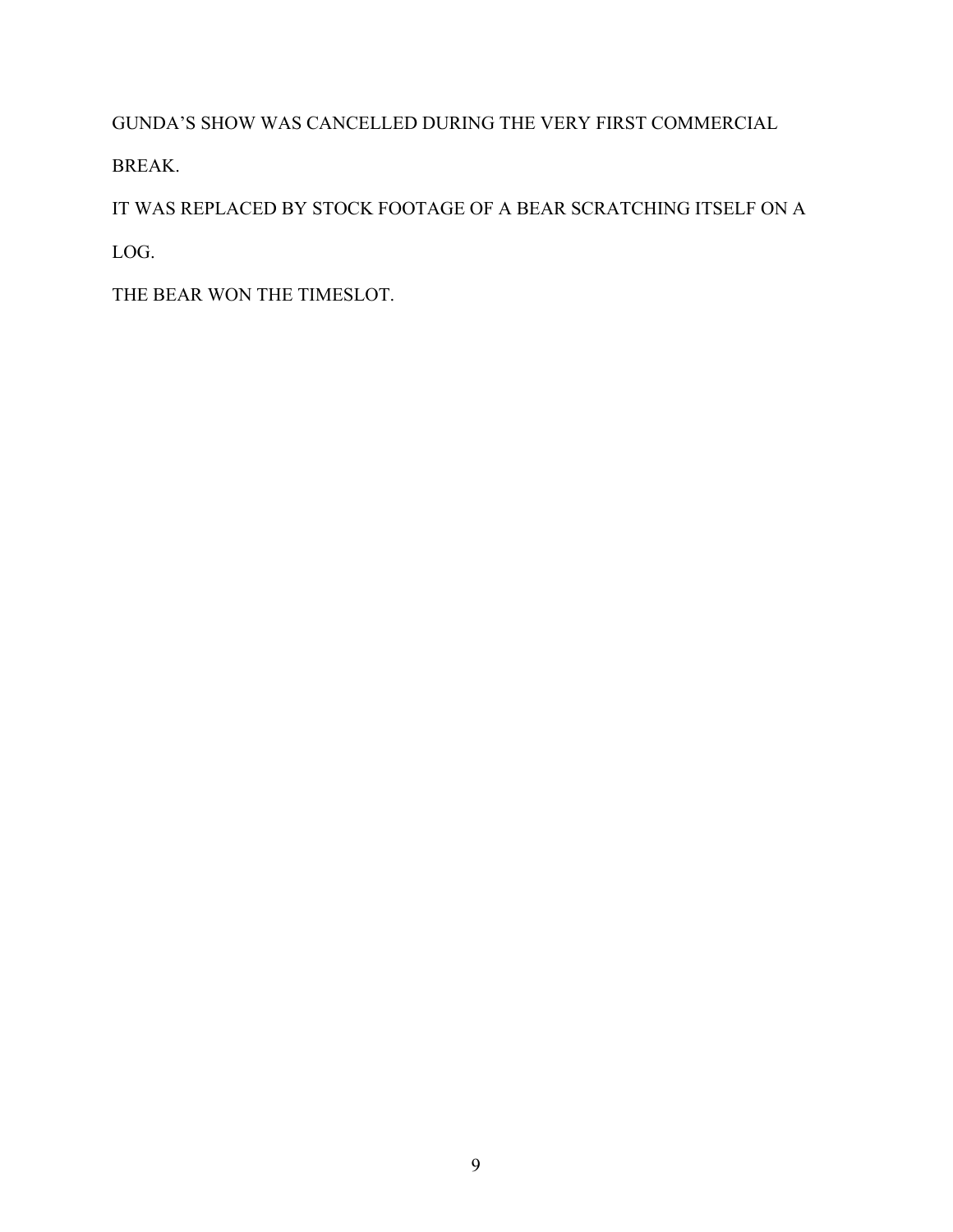#### **YVETTE MUMU**

#### MUSIC: DRUM ROLL

V.O.: And the award for best acting in a TV commercial goes to Yvette Mumu.

YVETTE: (GUSHING, PUCKERED AND NAIVELY SEDUCTIVE BLONDE BOMBSHELL FLUTTERS & POSES UP TO THE MICROPHONE) I am …. How (ow) you say in English… "flabbergasted" to win zee best act-ress award for my "Pick-le On A Stick" commercial. Everrrytime I nibbled zhat little pick-le on TV, the hole world stopped to watch me "do it." (PAUSE) Oooh oui! I like zhat. My acting coach, Bob Loblaw showed me what to do with zee pick-le.

It was so sim-pal. He say to me, "Yvette, just tink like a pick-le. What does zee pick-le want? (LONG CONFUSED PAUSE, THEN OVERWHELMING INSIGHT) To be eaten. I take zhis moteva-tion with me to the set. But when we start to shoot, zhey bring a le-ttle pick-le.

(FURIOUS)I tell them, I cannot do my best work with a le-ttle biddy pick-le.

Zhen they bring me two pick-le at the same time. (INCENSED AND EMBARRASSED) No, I tell them. I, Yvette Mumu, do not do two pick-le at the same time.

You know, some of the pick-le are very long. Some are, ow you say in English…. Chub-by. Sometime the pick-le are too big for my mout. My mout, it only has so much room. But when zhe camer-a roll, I tink of my moteva-tion: to be eaten, to be eaten, to be eaten. I infuse my whole body with zee hunger for zee …..ow you say in English…zhe salty cucumber and zhen I ravage zee little ger-kin. (PAUSE, THEN SHE FLIRTS WITH AUDIENCE) Oh, you really, really like me... Noo! (MUSIC COMES UP TO FORCE HER OFFSTAGE; SHE RUSHES TO SAY SOMETHING PROFOUND & NEWSWORTHY BEFORE SHE LEAVES; SHE FLIPS TO A SERIOUS MOOD)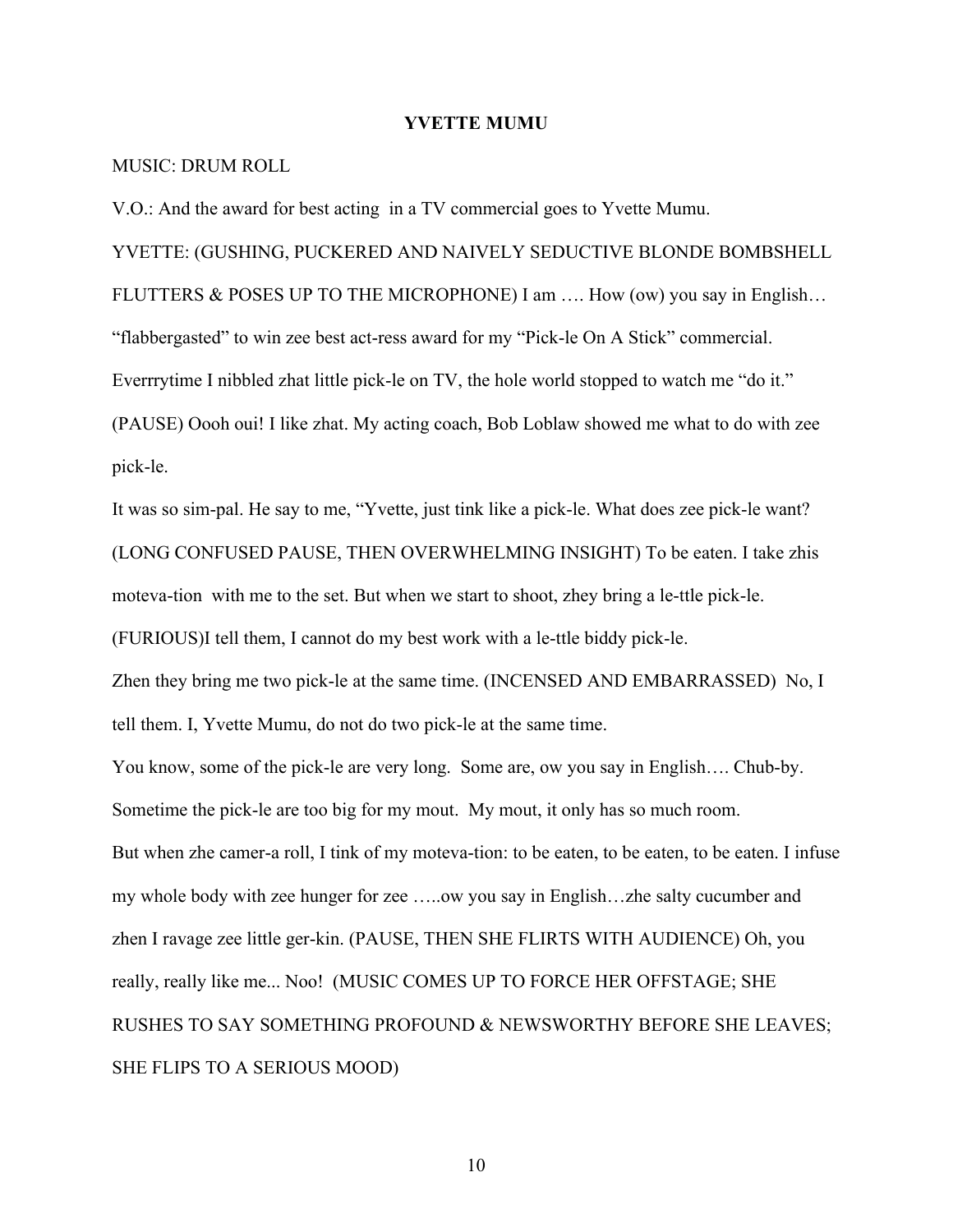I need to say zhis.

### (PULLS PAPER FROM HER CHEST & READS)

I condemn all zoze peop-les responsi-ble for global warm-ing. Right now, zhey need to sign zee coyo-te ports of call (*The Kyoto Protocol*). No really, tink about it, if zee global warm-ing gets worse, you will not have any pick-les to pick from the pick-le trees anymore and zhat is so sad.

(GETS MORE DRAMATIC) I dedi-cate zhis award to all zhose actres-ses with phoney accents who came before me, and who could not break through the glass (POINTS TO THE

CEILING)…..ow you say in English.... roof cover.

You know, I never had to work hard for my lucky break, tanks to the executives at Pickle On A Stick. You guys gave it to me first. (MUSIC UP, SHE BACKS OFF STAGE, THROWING KISSES) Merci beaucoup.

MUSIC: UP AND FADES UNDER EPILOGUE

## **EPILOGUE WITH V.O. (FLASHED ON SCREEN OR SET)**

THE SUCCESS OF YVETTE'S "PICKLE ON A STICK" COMMERCIAL SENT HER

CAREER SOARING.

SHE HAS NOW APPEARED IN COMMERCIALS FOR OSCAR MEYER WIENERS,

PURDY'S POPSICLES AND TESTE'S TONSIL TICKLERS.

DON'T ASK.

IN HER SPARE TIME, SHE TAKES NIGHT CLASSES AT RYERSON POLYTECHNICAL **INSTITUTE** 

IN GLOBAL FEMINISM AND EMPOWERMENT.

SHE HAS DEVELOPED A HUGE CULT FOLLOWING.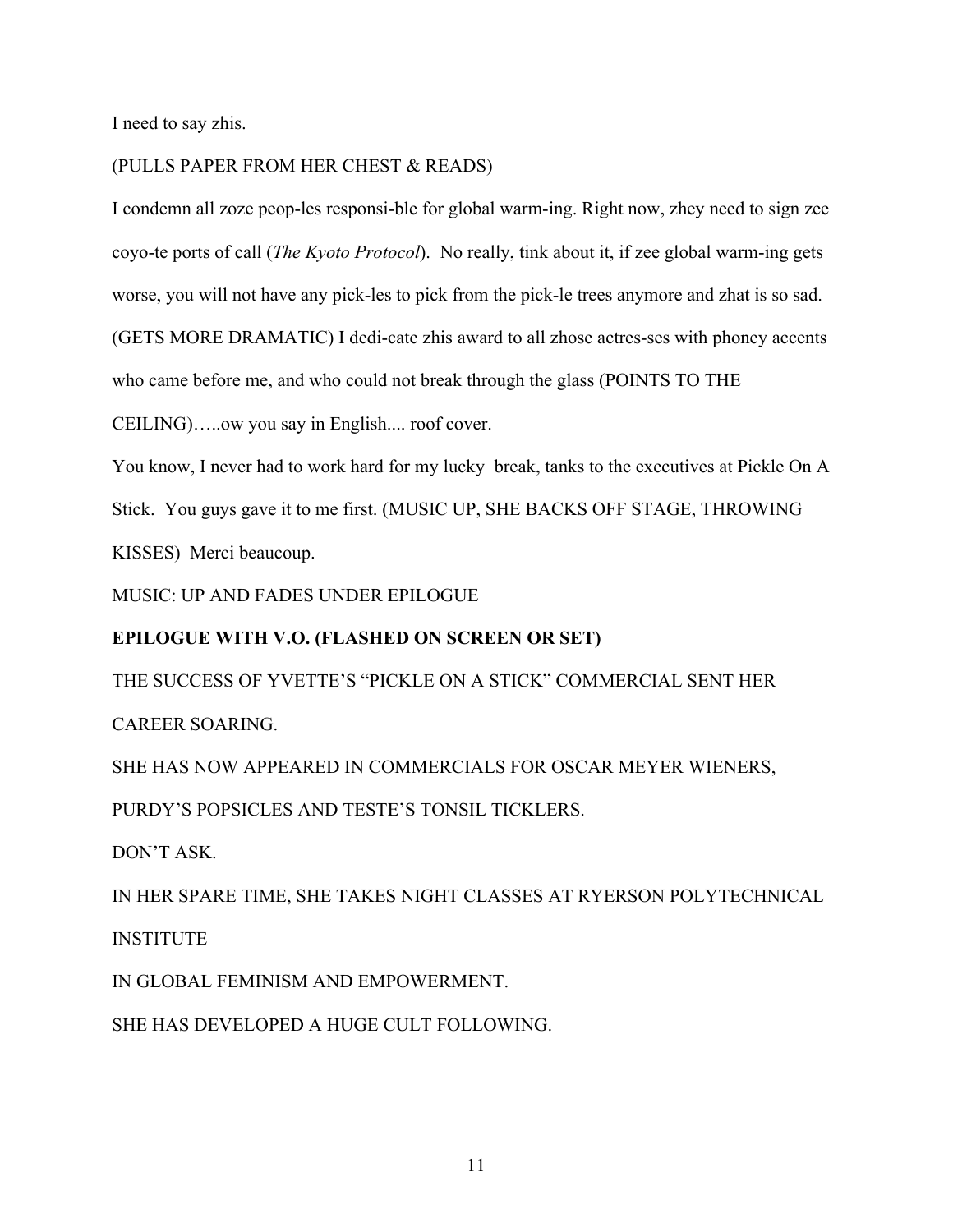A PICTURE OF HER USING A GARDEN HOSE TO SIPHON GAS HAS BECOME THE MOST DOWNLOADED IMAGE ON THE INTERNET. SHE IS WORKING ON HER AUTOBIOGRAPHY, "I AM WHAT I EAT."

YVETTE HAS NOW WRITTEN ONE MORE BOOK THAN SHE HAS EVER READ.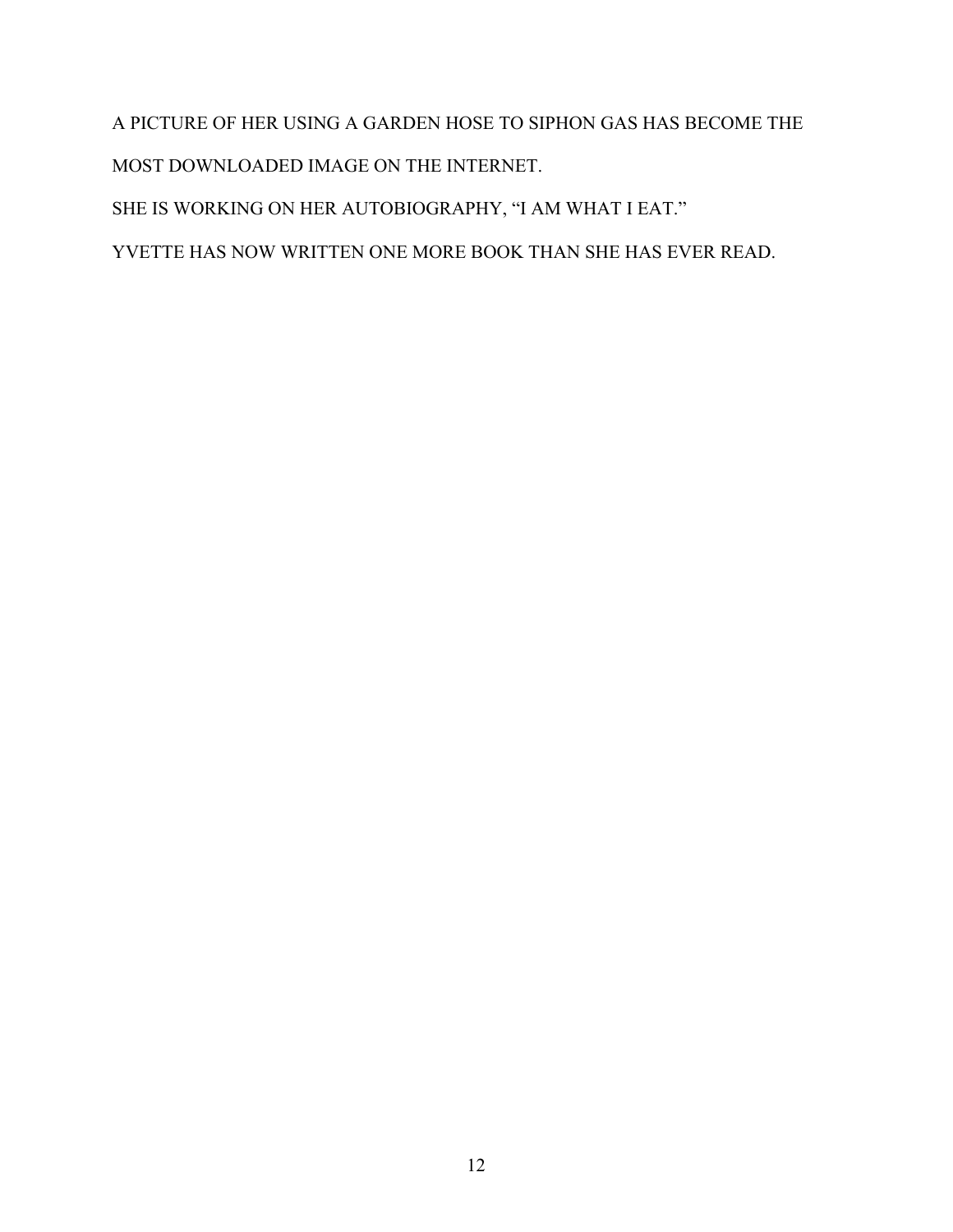#### **CORNELIA OGLEBOTTOM**

#### MUSIC: CHURCH ORGAN MUSIC

V.O: (READ OLDER, & VERY FOLKSY) To continue our annual meeting, Cornelia Oglebottom has a few important announcements for our congregation.

CORNELIA: (LITTLE OLD LADY SHUFFLES TO THE MICROPHONE) It's so good to see all of you again. For those few congregants, who don't know me, I'm Cornelia Oglebottom, Treasurer of this Trinity Anglican Church. And every Sunday night, I lead the bible study group. I am also addicted to pornography and the stock market.

Before I get to our financial report, I want to confront those ugly, vicious rumors that, somehow or other, I am involved in pornography. Well, I swear on the holy Bible, this is not true. I am not a participant in pornography; I'm merely a fan….thanks to Ernie Eves and the Conservative government of Ontario. They appointed me to the Etobicoke Film Review Board. You know, on my very first day at work, I was so thrilled because I got to screen that wonderful little film, "Chitty Chitty, Bang Bang." I was so looking forward to that lovely part where Mary Poppins sings that sweet little ditty. Only to my amazement, it wasn't her umbrella, she opened up. Goodness me, it was shocking! But the more I watched those heart wrenching little dirty videos of how people overcame life's obstacles, the more addicted I became to watching them. There was always a happy ending. Oh! There was one video, where the young woman's air conditioning broke down. It was stifling hot and she had no money to pay to fix it. Oh! What's a girl to do?? Suddenly, on her doorstep, a handsome young man, very strapping, very hunky, wearing a tight t-shirt and cream-colored leotards turns up. And wouldn't you know it, he has the part she needs, right on him and somehow, they managed. Such a happy ending. Not so with the stock market.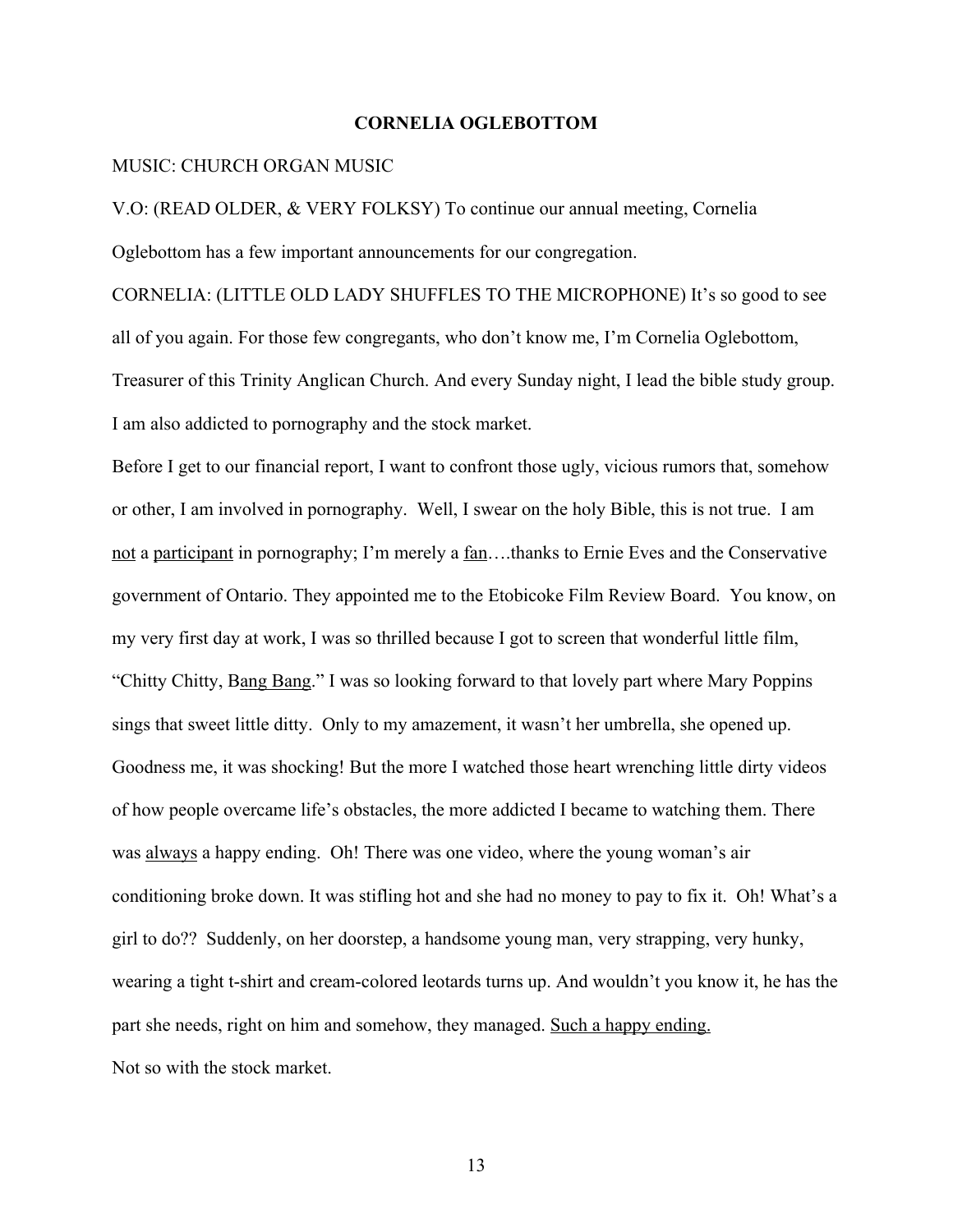Oh goodness me, (CHECKS CLOCK ON WALL), the market opened. (SHE TOTTERS TO HER DESK; SHE'S WEARING THE HANDS FREE EAR PHONES AND MIKE) I must call the broker right away. (SHE DIALS AND SHUFFLES HER PAPERS) Where are my papers?? Hello Rob. Cornelia Oglebottom. We need to review the statement. Look in the left column, all the stocks you bought for our orphan's fund; Bre-x, Nortel, Enron, Implode and Fly By Night.Com. Well, they're all in the crapper. (COVERS HER PHONE, TALKS TO AUDIENCE). You know, when I think about it, there are a lot of similarities between the stock market and pornography. All the ups and downs, the ins and outs, the humps and bumps, and then, everybody gets screwed. (PULLS PHONE MIKE BACK, TO TALK TO ROB) Now Rob, look at the right hand column, you see all that Worldcom stock you bought for us. You see how it was sky high and then fell like a stone to rock bottom; well, we'd like that to happen to your commissions.

Now sharpen your pencil young man. I will be making all the investment decisions from now on. (SHE STARTS TO ABSENT MINDEDLY DIDTHER AROUND)

Rob, I was watching Diane Francis on TV last night. Oh, I just love her hair do. She said, The interest rates are up and unemployment is down…or was it the unemployment is up and the interest rates are down. Well, it was one of the two. She said to buy Elco or was it Quellco….anyway, it has 4 letters, you'll know what it is. (SHE JUMPS UP AND SCURRIES AROUND IN AN INTOXICATED INVESTING ZONE) Now, I want you to buy 4000 shares of C.I.M.H. What do you mean you've never heard of C.I.M.H.?

It's the growth industry of the future. It's a Christian porn site. WWW.(DOT) CHRIST, I'M HORNEY. (DOT) COM. I do my homework, unlike some people I know.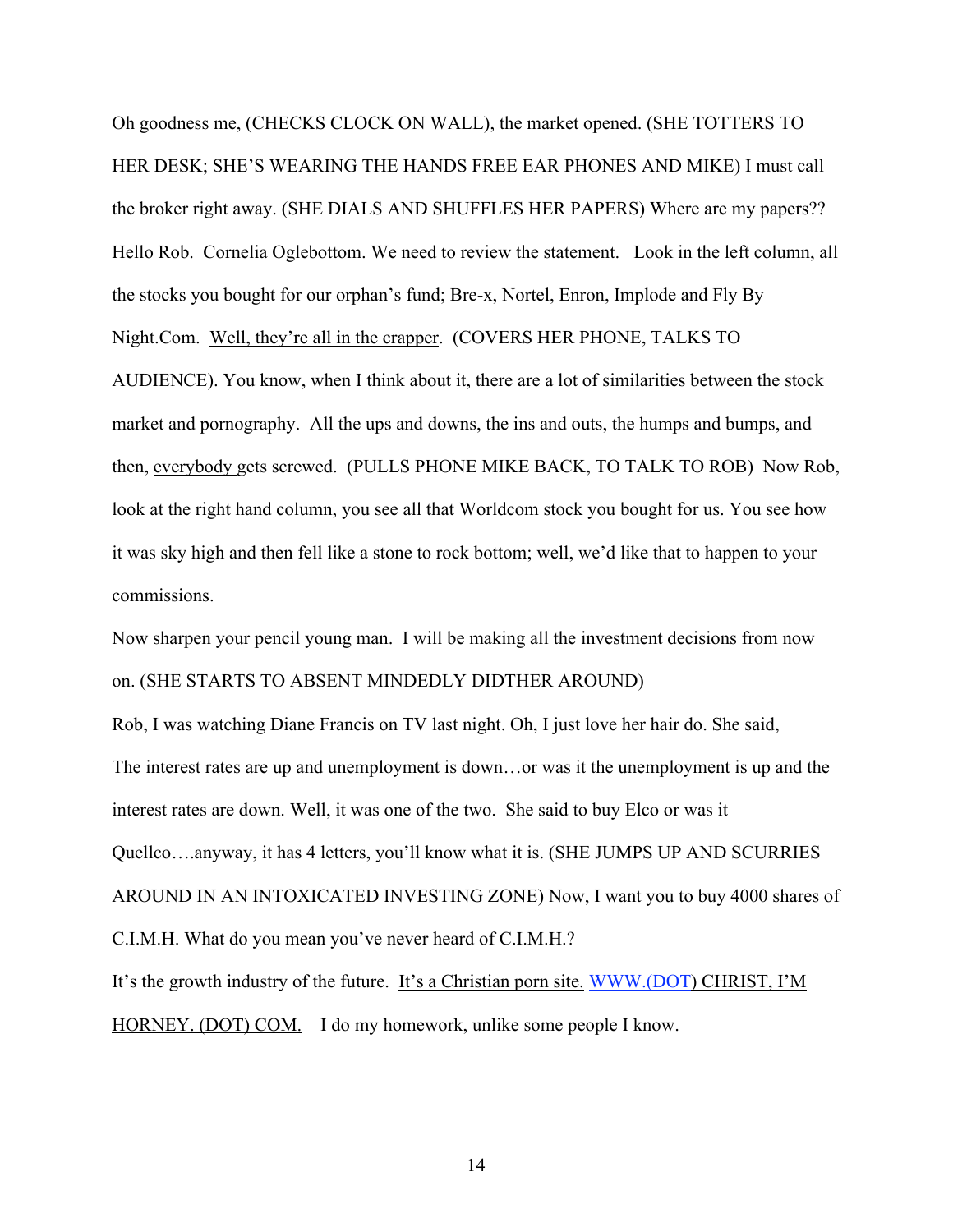Here's an article from the business section of the Globe and Mail. It reads "Porn calms Swedish seniors. In Stockholm, doctors at the Thor-ben, Gorp-ben, Storp-ben Nursing Home found pornography and prostitutes have a greater calming effect on their elderly patients than traditional drug therapy.

I say that if it's good for the people in the Thor-ben, Gorp-ben, Storp-ben nursing home, then it's good for you and me, Rob.

Rob, are you still there? Goodness gracious, he hung up on me.

But don't worry, dear friends, you can put your trust in me. "I live by the good book and I keep good books". I'd like to close with the quote from the scriptures that I read before making each of my financial decisions.(PAUSE AS SHE SEARCHES FOR IT) "The lord giveth and the lord taketh away.

Buy low, sell high"

MUSIC UP AND FADES UNDER EPILOGUE

## **EPILOGUE WITH V.O. (SHOWN ON SCREEN OR SET)**

CORNELIA CONVINCED HER ENTIRE CONGREGATION TO INVEST HEAVILY IN CHRISTIAN PORNOGRAPHY.

AS A RESULT THEY ARE ALL MILLIONAIRES.

ROB, THE STOCKBROKER, IS CURRENTLY AWAITING TRIAL ON CHARGES OF INSIDER TRADING.

HE PLAYS GOLF REGULARLY WITH GARTH DRABINSKY.

CORNELIA HAS JUST BEGUN A SECOND CAREER AS A MOVIE REVIEWER FOR THE CHRISTIAN SCIENCE MONITOR.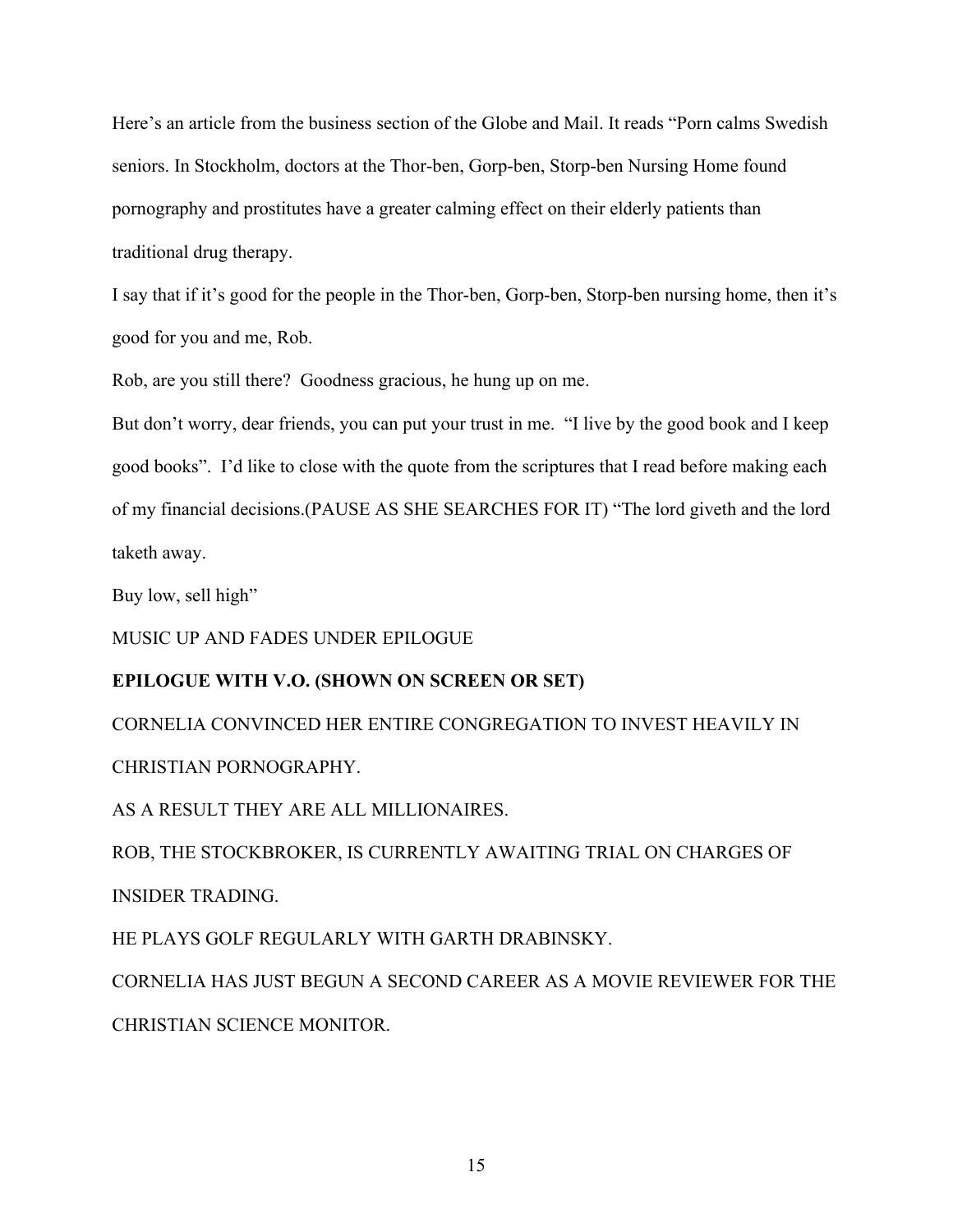RECENT RECOMMENDATIONS INCLUDE: "ON GOLDEN BLONDE" "MY BIG FAT GREEK" AND "I'M NOT FEELING MYSELF TONIGHT. "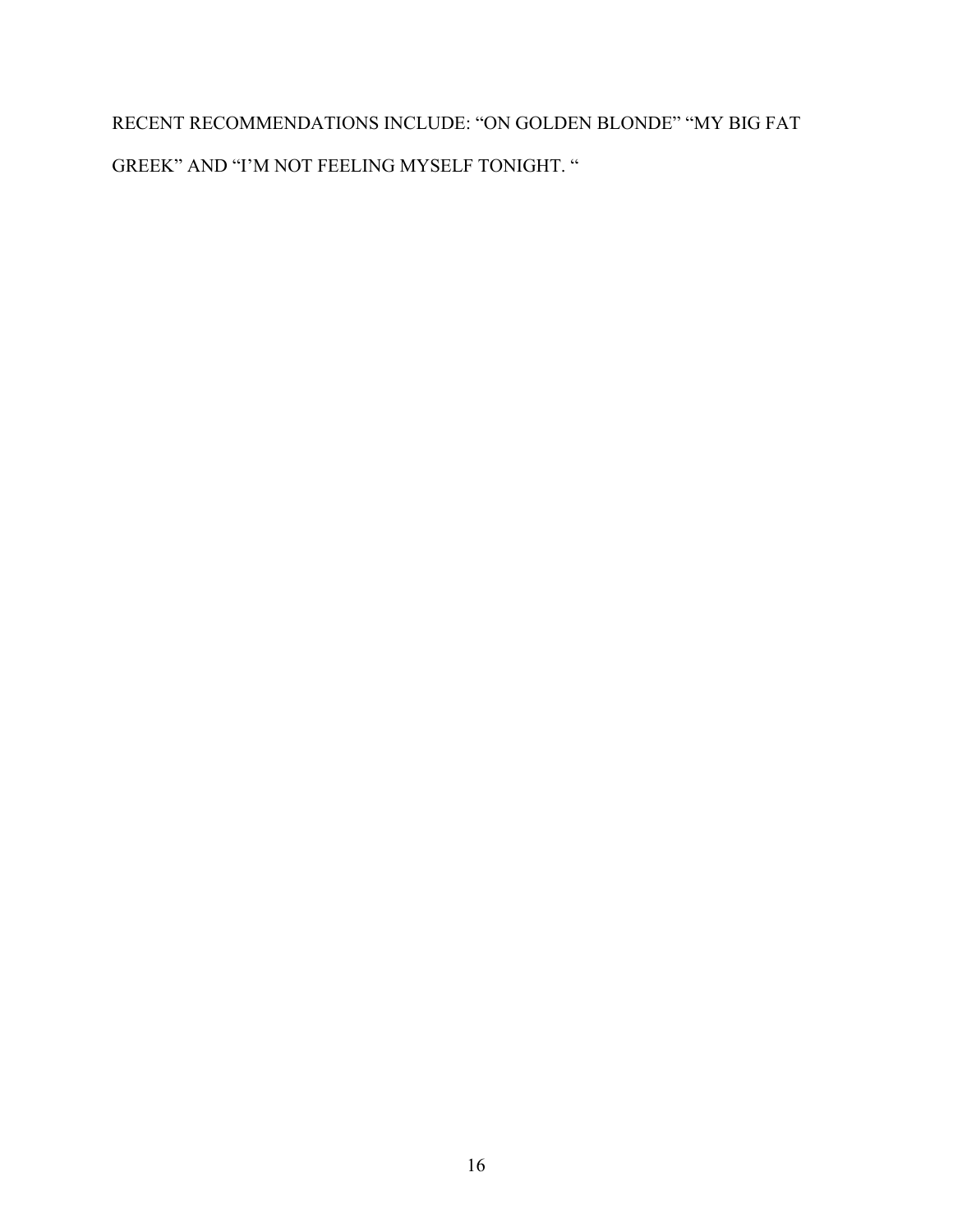## **PHALICIA GEEZ**

MUSIC: HARD ROCK

V.O.: "THE MILHAVEN WOMEN'S CORRECTIONAL PRISON CONTINUES IT'S

TALENT NIGHT WITH …FELICIA GEEZ.

(FELICICA GEEZ, WITH HER RASTAFARIN HAIR-DO, HAT AND LEATHER

ACCESSORIES STRUTS ANGERILY ON STAGE.)

FELICIA: (MUMBLES A FEW WORDS) HERE'S A LITTLE SOMETHING I WROTE ABOUT THE MOST IMPORTANT THING THAT HAPPENED IN MY LIFE. I HOPE YOU DIG IT. (SHE THEN INCOHERENTLY TUNES UP HER VOICE, WITH GUTTERAL OFF BEAT FUNNY SOUNDS, AS THE BAND VAMPS UP)

(BAND VAMPS IN KEY OF G)

VERSE 1

MY GOODNESS YOU'RE BACK …

UH HUH …

DO YOU REMEMBER MY NAME? …

REMEMBER ALL THAT SHIT YOU PUT ME THROUGH? …

TWENTY-THREE YEARS …

BUT YOU'RE STILL MY MAN …

AND WE'VE STILL GOTTA TRY …

BABY …

YOU'VE COME HOME BEFORE, SO DO WHAT YOU ALWAYS DO

AND LEAVE YOUR LAUNDRY AT MY BEDROOM DOOR.

I'LL HAND PRESS YOUR SHIRTS WITH A LIGHT SPRAY TOUCH, CAUSE WHEN I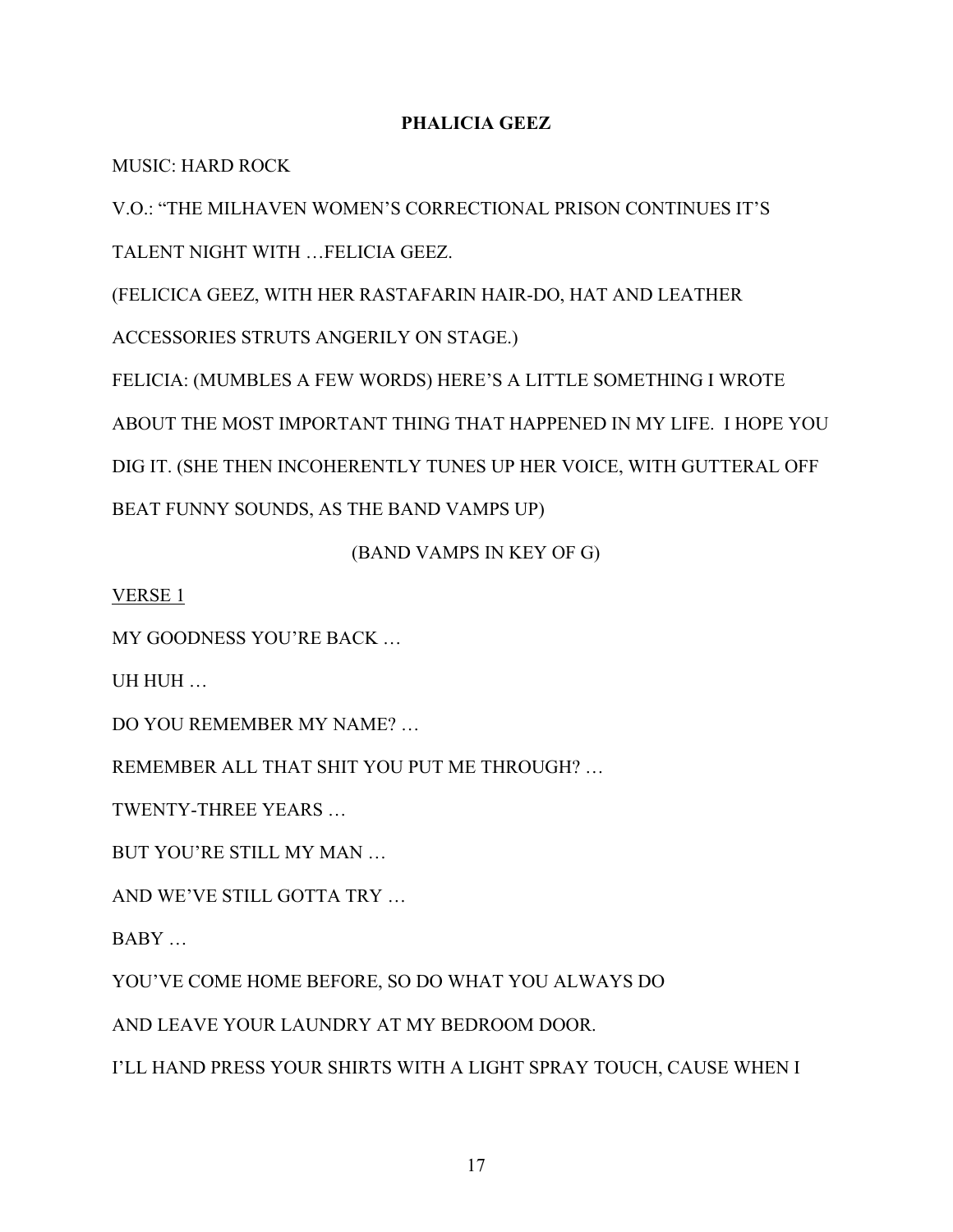## LIFT UP THAT HOT IRON, I FEEL YOU SO MUCH

## WELCOME HOME, BIG BOY

## (BAND MODULATES TO KEY OF A FLAT)

## VERSE 2

YOUR DIRTY LAUNDRY ALWAYS KEPT ME FRANTIC …

IN THE MIDDLE OF THE NIGHT …

WHOSE LIPSTICK STAINS ARE THESE? I SCREAMED …

YOU SAID I WAS UPTIGHT ...

THE IRON IS SET AT PERMANENT PRESS …

AND I RIVET IT UP TO HIGH …

I'M GONNA SPECIAL HANDLE YOUR UNDERWEAR IN A SPIN CYCLE FROM HOT TO DRY.

OH! I BURNED THAT SPOT … THAT COVERS YOUR CROTCH WOULD I HURT YOUR GONADS? WELL, BABY, JUST A TAD I USE THE LEADING LAUNDRY ADDITIVE, NEW FORMULA SHOUT I SENT YOU WALKING, AND I TOLD YOU TO GET OUT.

WELL, "GET OUT"!

## (BAND MODULATES TO KEY OF A)

## VERSE 3

## YOU WANT ME TO FORGIVE AND FORGET …

THAT YOU CHEATED ON ME …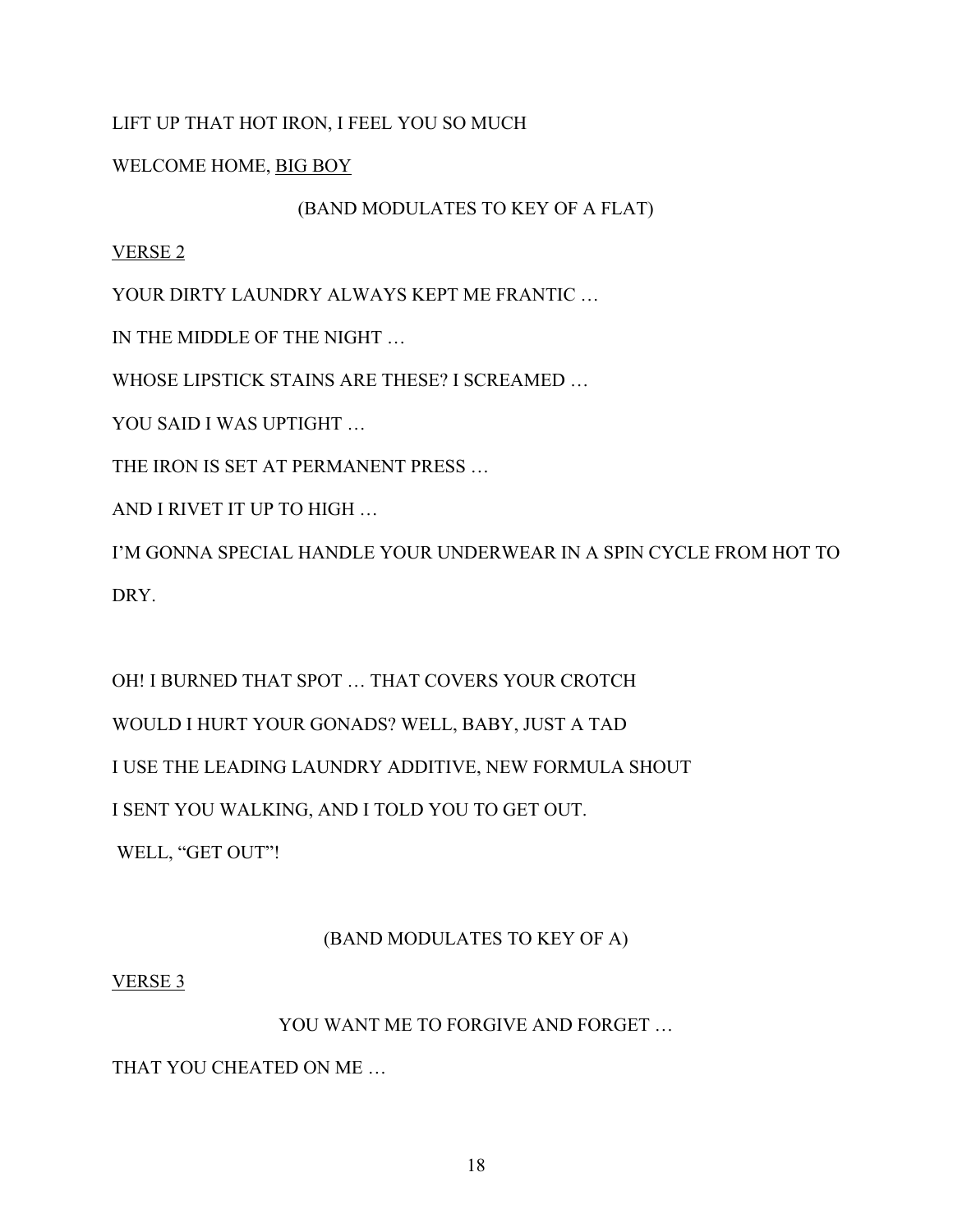OKAY, I'LL JUST SCRUB IT OUT WITH DETERGENT …

THAT'S PHOSPHATE FREE …

NOW, YOU LISTEN TO ME, BIG GUY …

I'M TOUGH ON STAINS …

I'LL WRING YOU OUT, AND HANG YOU UP,

TO WASH AWAY THE PAIN

## OF LOVE NOTES IN YOUR POCKET AND LIPSTICK ON YOUR COLLAR A CONDOM IN YOUR WALLET WHERE THERE SHOULD HAVE BEEN A DOLLAR I TOOK SOME FABRIC SOFTENER, AND SOME CHLORINE BLEACH (SLOWS DOWN) AND PUT IT IN YOUR COFFEE … JUST WITHIN YOUR REACH.

(TALKING) I'D LIKE TO POINT OUT YOUR HONOR, THOUGH I KILLED A HUMAN BEING,

I'D LIKE TO SAY …IN MY OWN DEFENSE..THAT

(SINGS) HIS UNDERWEAR WAS ALWAYS CLEAN.

(BIG CRESCENDO CLOSING AND BLACK OUT)

MUSIC UP AND FADES UNDER EPILOGUE

## **EPILOGUE WITH V.O. (SHOWN ON SCREEN OR SET)**

FELICIA'S PERFORMANCE WAS SPOTTED BY ANOTHER JAILED MUSICIAN,

RAPPER BLIND LEMON POPPY SEED MUFFIN,

WHO IMMEDIATELY SIGNED HER TO HIS RECORD LABEL "DIE, WHITEY DIE! HER FIRST CD WILL BE RELEASED THIS SPRING.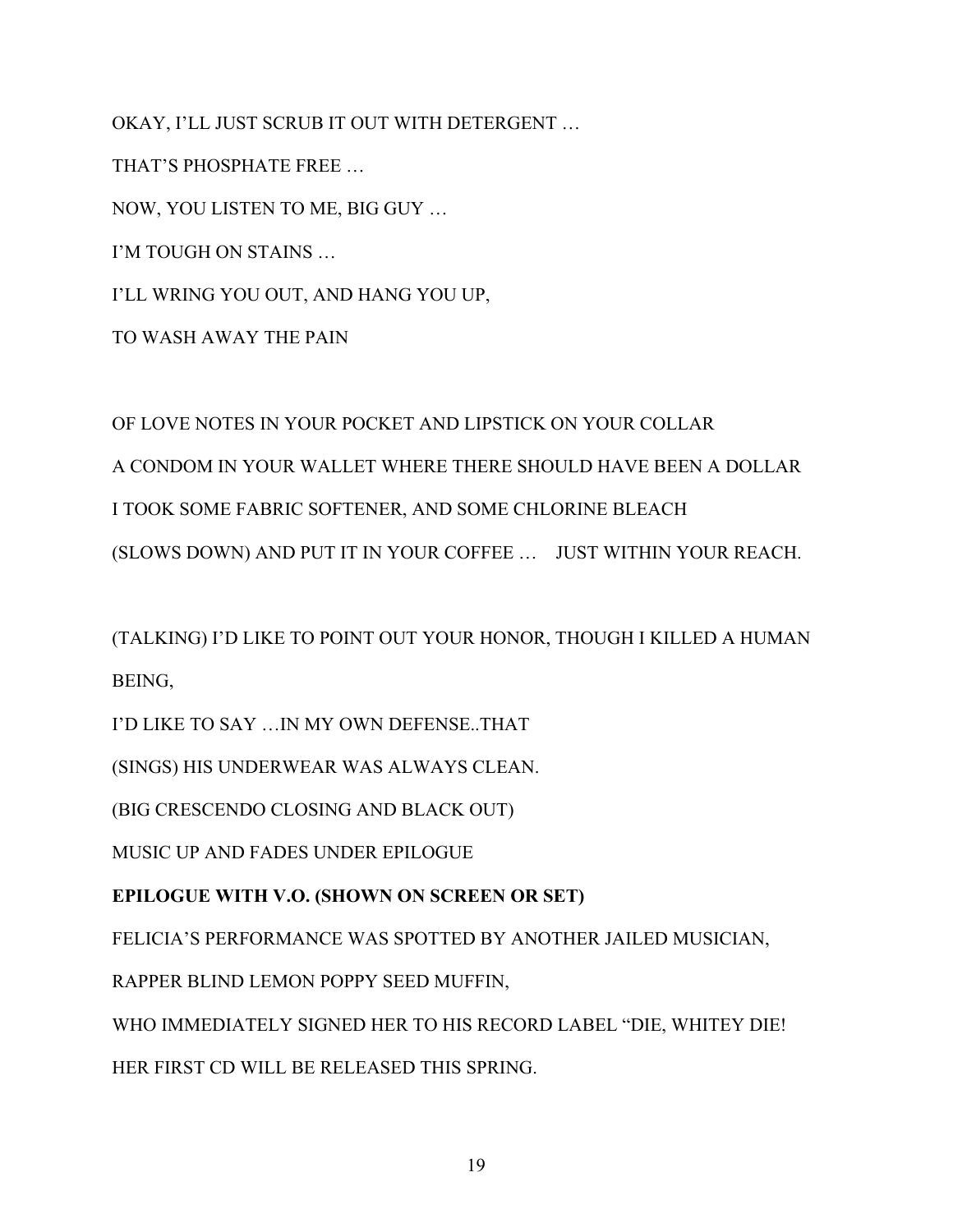IT WAS RECORDED IN THE PRISON LAUNDRY, USING THE SOUND OF THE WASHERS AND DRYERS AS BACKGROUND NOISE.

FELICIA'S FIRST SINGLE, "KILLING HIM SOFTLY WITH FABRIC SOFTENER" IS CLIMBING THE CHARTS.

A "FREE FELICIA" MOVEMENT HAS TAKEN ROOT, SPONSORED BY TIDE. HER NEW LINE OF PERMANENT PRESS MEN'S UNDERWEAR GOES ON SALE AT PARTICIPATING WAL-MART STORES THIS SPRING.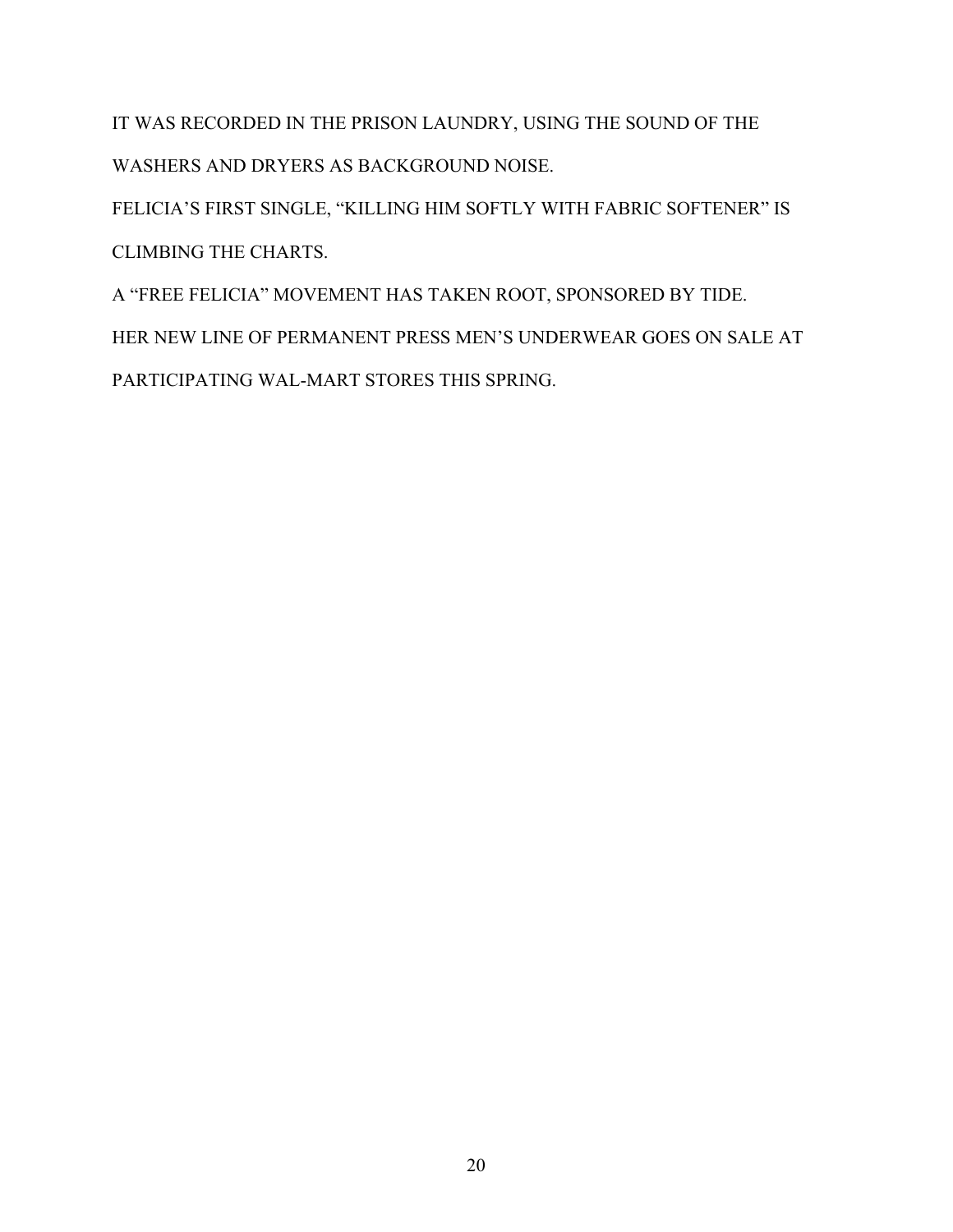#### **LADY PENELOPE ASKWITH III**

#### MUSIC: ARISTOCRATIC AND BRITISH: HAIL BRITAINNIA

V.O.: For it's premier lecture series, Chapters Book store is proud to present author, Lady Penelope Askwith III.

## (ARISTOCRATIC BRITISH WOMAN IN OUTRAGEOUS HAT WITH LONG CIGARETTE HOLDER; "MAGGIE SMITH-ISH" IN APPEARANCE AND MANNERISMS, STANDS IN ABSURB POSES & PONTIFICATES ABOUT CELIBACY.)

LADY ASKWITH: Celibacy, as you all know, is the state of abstaining from sexual relations, for indefinite periods of time. My name is Lady Penelope Askwith III and I am proud to say, I am a born again virgin! I began to practice celibacy every Saturday afternoon between 2:15 and 4:00 p.m. and I found it worked very well for me. Without all that mucking about in the bed, I could pursue my other passions, which are the royal family…. And… finding a cure for snoring. Many of you are here because you are interested in becoming celibate. And I say, jolly good for you. You are in very good company. There are many, many famous celibates: Joan of Arc, Elizabeth Taylor, no, no, no, I mean Queen Elizabeth I, Mahatma Gandhi. Think of Mahat. He never ate and he never had sex and dahlings, he looked wonderful. Just to test his resolve, Mahat, bless his pure soul, would sleep naked with beautiful young women. I'm sure one of them must have whispered in his ear "Have a cookie, Mahat, no one will know." But with Mahat, it was …. No cookie, no nookie!

Now, can you get your virginity back? Absolutely, silly girls. All a woman needs is a good hot bath and cup of strong Earl Grey tea and tah dah…. Virginity is yours again. There are many of us out there and I see you all: (SHE PANS AND POINTS TO THE AUDIENCE) recovered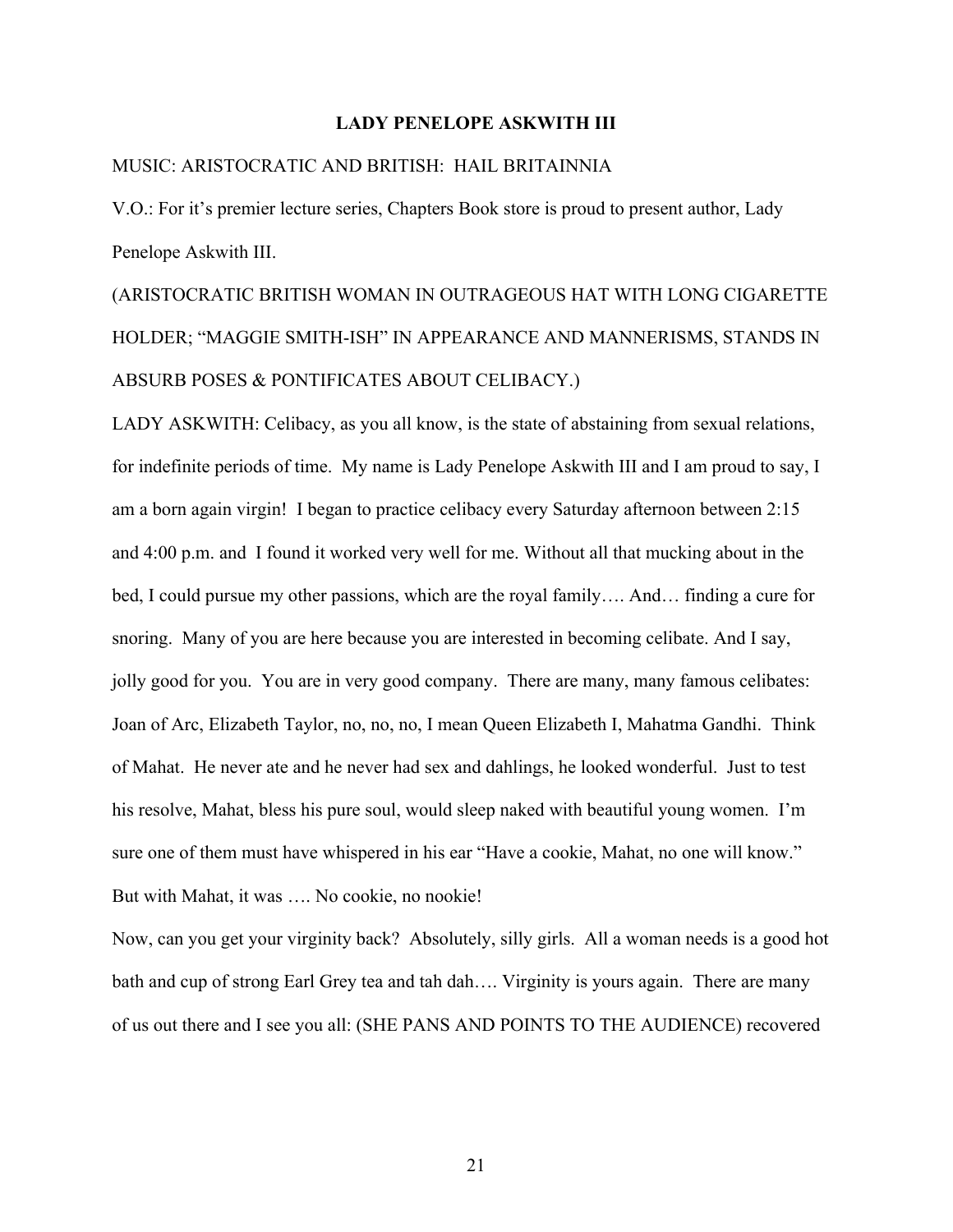sluts, born again nymphomaniacs, and that whole row of hussy housewives. So reclaiming your virginity can be done. And then…..undone. And dahlings, trust me, that's the fun part. There is a worry, of course, that if everyone were celibate, the whole world would come to an end. Nonsense! Look at the royal family, they're celibate and they managed to reproduce. Oh! I do adore the royals. People always thought the reason Prince Charles and Princess Diana slept in separate bedrooms was because of Camilla Parker Bowles. Absolutely not! It's because Charles snored. How do I know this? Just look at him: big ears, big nose and that flapping uvula. So, in hopes of saving Diana's marriage … along with my own, I took it upon myself to find a cure for snoring. (SALES PITCH) How many of you have fallen madly in love, gotten married and found yourself lying naked next to this: (tape recording of loud "geezer wheezer" snoring sounds) Those ferocious, disgusting, geezer wheezer sounds are that of my own husband, Goodyear Askwith III. To put a stop to it, I simply took a toilet plunger, slapped it over his face and pumped like hell. This is not a permanent cure, but (SHE SMILES SMUGLY) it does destroy the rhythm. Next you must declare "no sex" in your household until those horrible bodily noises stop. Goodyear, the poor dear, did try to stop snoring and this was the result. (TAPE RECORDING OF LOUD GASPING "SNIFFER WHIFFER" SOUNDS, WHICH REMAIN THROUGH THE NEXT DEMO, THEN THE SNORING STOPS SUDDENLY, AS SHE FINISHES CLANGING THE POTS TOGETHER) He became a sniffer whiffer. I say zero tolerance and up the ante. Grab two iron fry pans, stand spread eagle over his slumbering body and clang them together in a syncopated rhythm to his old goat noises. I guarantee he'll think twice about ever going to sleep again. I have written a book, (WHICH SHE HOLDS UP) with my tried and true techniques, called "You, Your man and his Uvula". If Gandhi could bring down the British Empire by being celibate, I know we women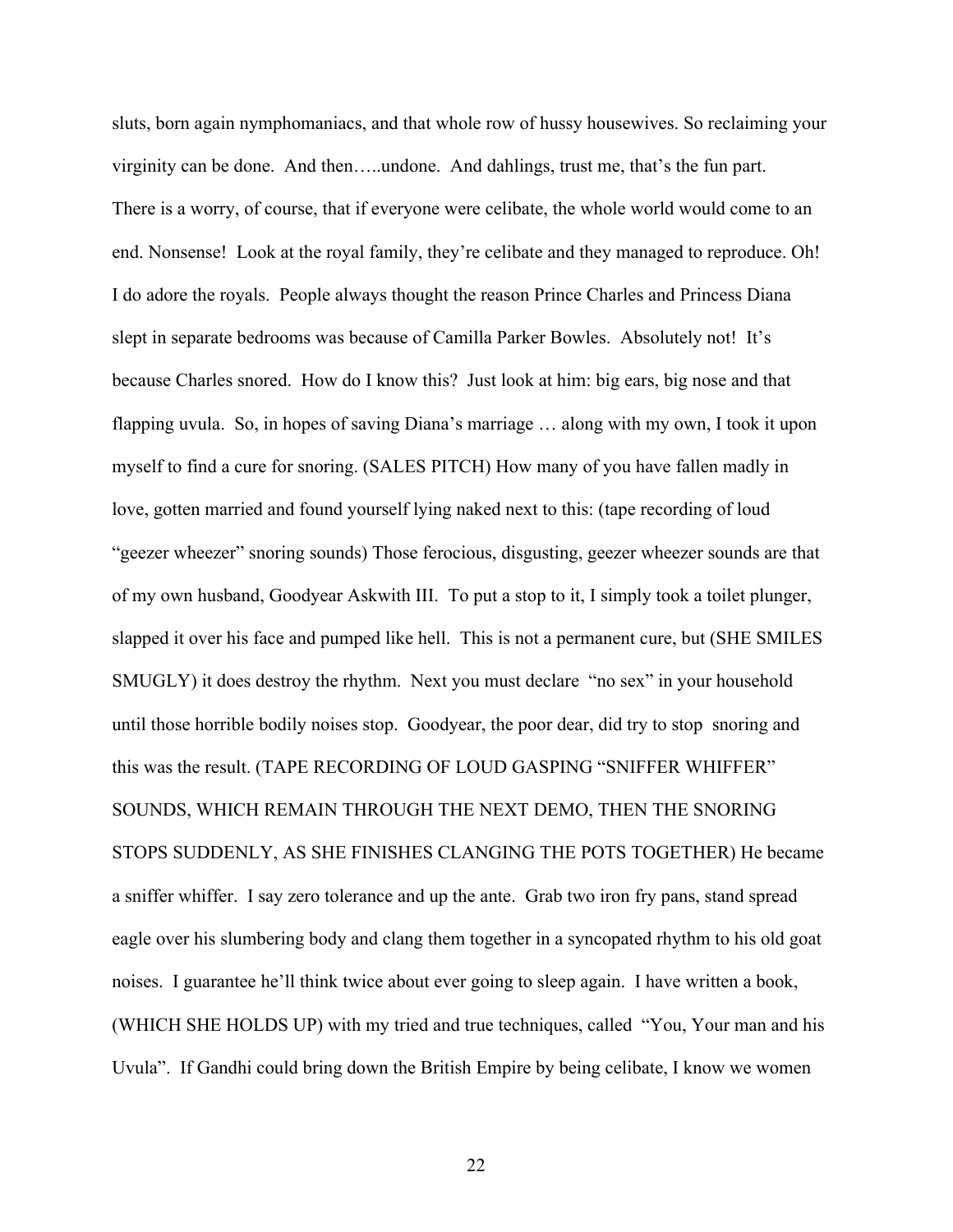together, arms folded, legs crossed, united in a sex free zone, can put an end to snoring. I thank you very much.

MUSIC UP AND FADES UNDER EPILOGUE

## **EPILOGUE WITH V.O. (SHOWN ON SCREEN OR SET)**

LADY PENELOPE NEVER DID FIND A CURE FOR SNORING,

BUT THE PROCEDURES SHE DEVELOPED ARE NOW BEING STUDIED AS

INTERROGATION TECHNIQUES BY LAW ENFORCEMENT ORGANIZATIONS ALL OVER THE WORLD.

SHE IS IN THE GUINNESS BOOK OF WORLD RECORDS FOR RECLAIMING AND RESTORING HER VIRGINITY, HANDILY BEATING THE OLD RECORD HOLDER, DORIS DAY.

SHE WAS ABOUT TO CELEBRATE HER 50TH WEDDING ANNIVERSARY,

WHEN HER HUSBAND, GOODYEAR, PASSED AWAY FROM SLEEP DEPRIVATION. IRONICALLY, HE DIED IN HIS SLEEP.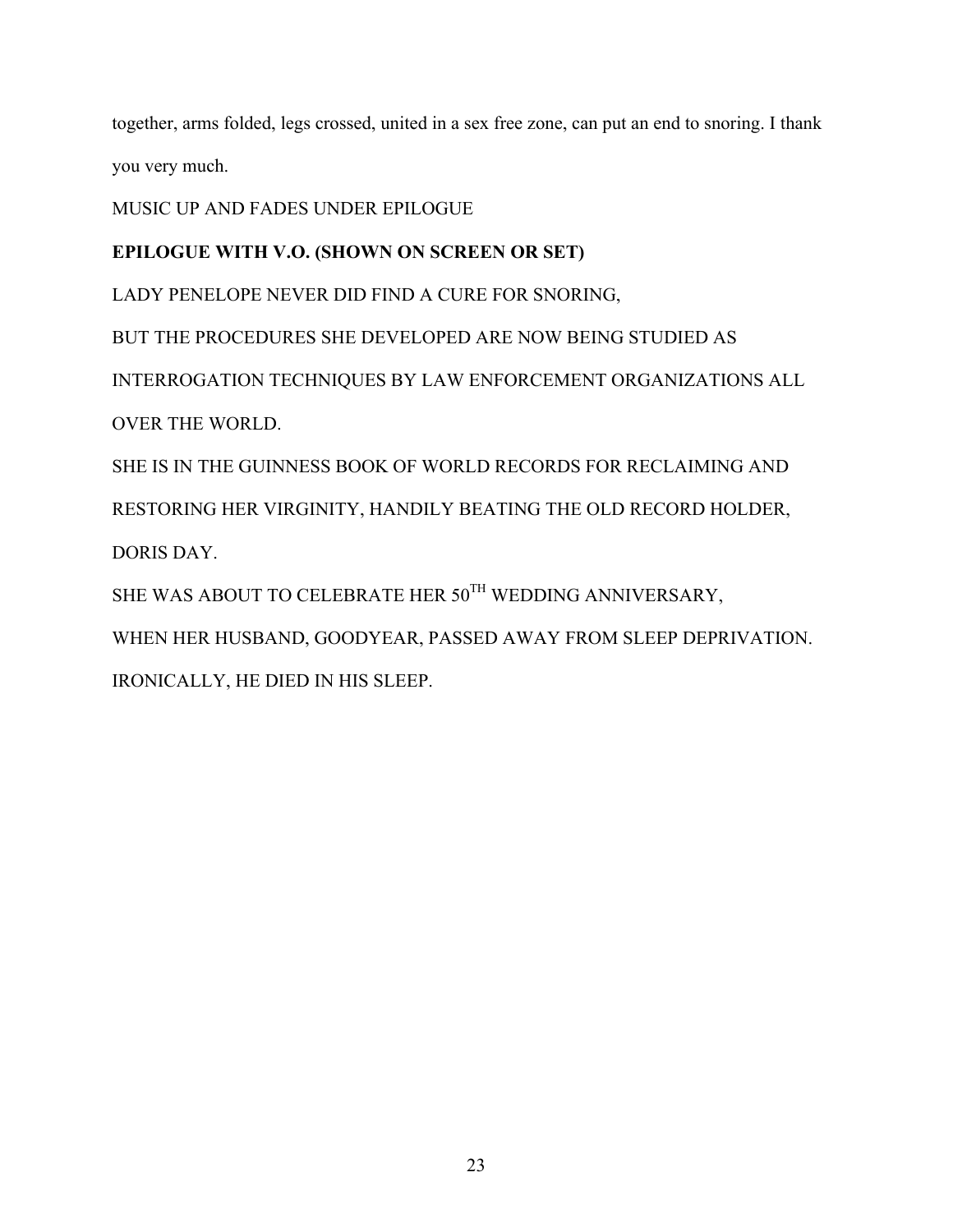#### **MUFFY MEREDITH**

#### MUSIC: BOUNCY INTRO MUSIC

## (CONSERVATIVELY DRESSED, WITH GREY HAIR, GRANNY GLASSES AND A LARGE ABSURD HAT, MUFFY MEREDITH, HEAVY BOSOMED, LARGE DERRIERE WADDLES TO THE MICROPHONE)

As you all know, I'm Winfrey Meredith. My good friends call me "Muffy". As President of the Women's Auxiliary of the Timothy Beaton Presbyterian Hospital, it is my honor to welcome our new doctors. (HER EYES SEARCH THE AUDIENCE FOR DR. SLOOMP) Dr. Jeremiah Sloomp has joined our staff here at Timothy B's. When I first met Dr. Sloomp, I didn't notice that he was black. Honestly, it took me 10 minutes to realize he was a Negro. Then, of course, I looked into his eyes, and you know what I saw?? I saw Afff..rica. (SHE SUDDENLY BECOMES AWARE OF THE DISCOMFORT HER WORDS HAVE CAUSED. SHE BECOMES SLIGHTLY EMBARRASSED)

Oh dear, I do believe I made a faux pas. I shouldn't have used the word, "Negro", I should have said Afff..rican American, which makes no sense to what so ever, since he is a Canadian of Jamaican descent. Well then again, sometimes I call my hat, a chapeau, and other times, my chapeau, a hat. I don't quite get it….but c'est la vie!

I'd also like to welcome (HER EYES SEARCH THE AUDIENCE) Dr. Abraham Green..schteen, who is not black. Of course, I noticed that right away. He is Jewww..ish! Welcome! Sha..looom! Dr. Green..schteen, we want you to feel at home at our little medical kee…boots. On a personal level, I want you to know that some of my best friends are Jeeeewwwws. So please know that my hospital is your hospital. And in the sprit of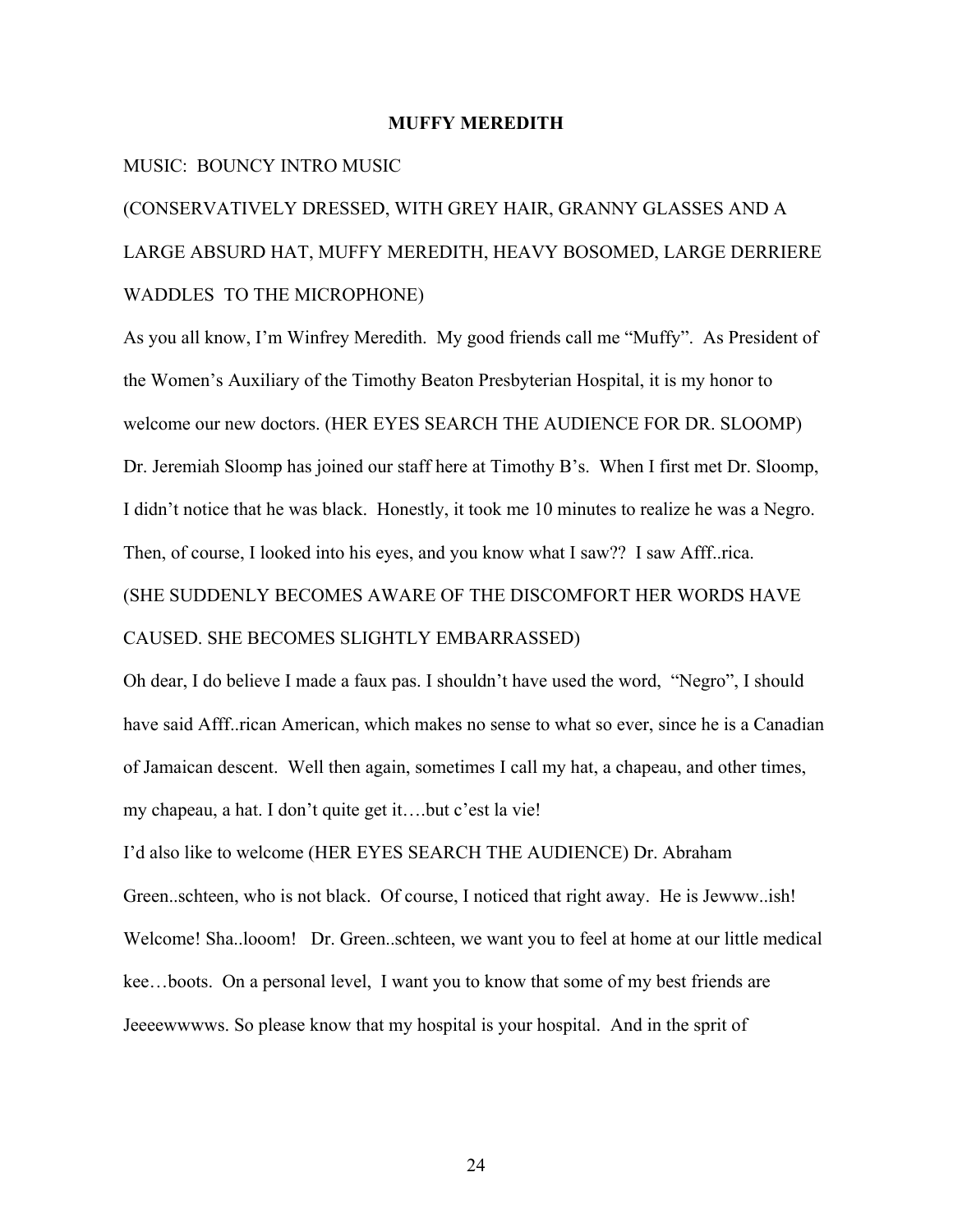multiculturalism, we're serving gee-filty fish and I've special ordered some kosher bacon bits for the ceaser salad, along with the fried chicken.

Now from In-ja, I'd like to welcome Dr. Sari Sa..hhharra to Timothy B's. (MUFFY NOTICES SOMETHING ABOUT DR.SAHARA AND WHISPERS LOUDLY) Dr. Sahara, there's a little smudge on your forehead. But I'll talk to you about it in the ladies room later on. (MUFFY GETS DISTRACTED BY HER OWN THOUGHTS)

I've been to In-ja many times, in season of course. The Taj Mahal by moonlight is exquisite. Dr. Sahari is Hindu; she worships a cow. (LONG THOUGHTFUL PAUSE)

Which I never quite understood....how a cow can be a holy person. We bar-b-que them. Many of you have asked how these staff changes at Timothy B's came about. I must take some of the credit. Well, I must take all the credit. Several months ago, my driver took ill and I had a very important appointment with my esthetician, who is, by the way, Bulgarian. So for the first time, on my own, I descended into the subway. When I was sitting on the "tube", I could not get over the multi-ethnicities of the people around me. They wore those funny wrap around hats and drapey, baggy costumes. I'm sure most of them could ride a camel. One man even smelled of curry. Honestly, I could have been in Sumbara, Botswana, not the heart of Toronto. It was shocking, but so exciting. Honestly, I thought it was Halloween. But when I rose up, out of the Rosedale station, I had an epiphany. This hospital, the Timothy Beaton Pressss..byterian Hospital, can't just serve our kind of people, it must serve all kinds of people, including those subway kind of people.

To celebrate Timothy B's, as our new little medical united nations, I picked up the urban beat of the subway and I wrote this little song.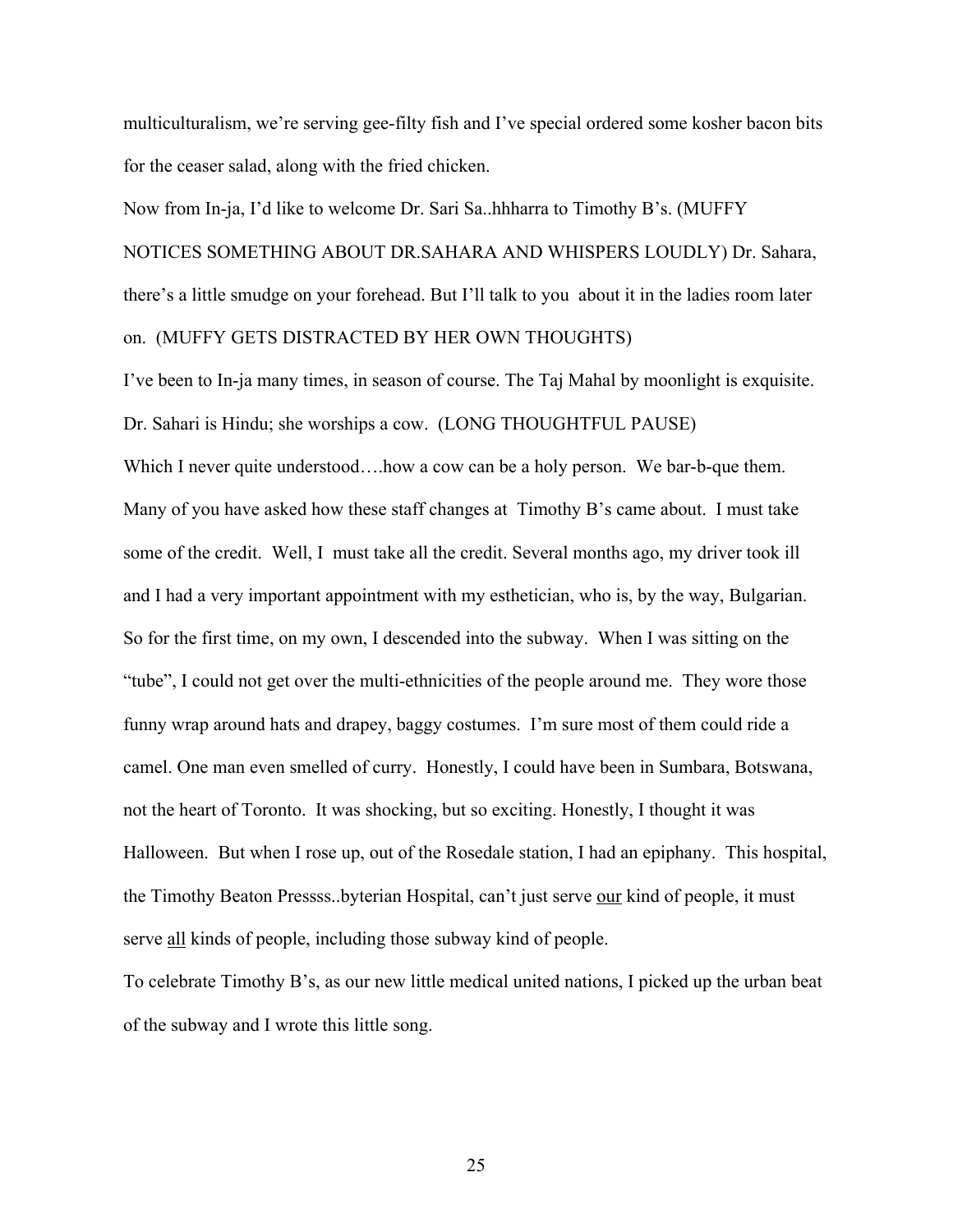MUSIC: STRONG, HARD RAP BEAT POUNDS

(MUFFY COMES OUT FROM BEHIND THE PODIUM, WITH HER HANDBAG OVER

HER ARMS AND WEARING WHITE GLOVES, & ORTHOPEDIC SHOES AND SHE

STARTS A RAP NUMBER, DOING HIP HOP MOVEMENTS)

I'M A CHICK

AND I'M SICK

NEEDA DOCTOR REAL QUICK

ATE CURRY ON A BUN

CALL 911

(MUFFY DOES AWKWARD HIP HOP MOVE FOR 4 BEATS)

IF YOU'RE YIDDISH

OR YOU'RE BRITISH

AND YOU'RE FEELING KINDA SKITTISH

IF YOU'RE BLACK

OR YOU'RE WHITE

WITH A FEVER OUT OF SIGHT

COME TO TIMOTHY B'S (silent 3, 4)

NO USER FEES (silent 3, 4)

WE TAKE FAKE IDS (silent 3, 4)

SERVE BLACK EYED PEAS (silent 3, 4)

IF YOU'RE .. UNITARIAN

OR RASTAFARIAN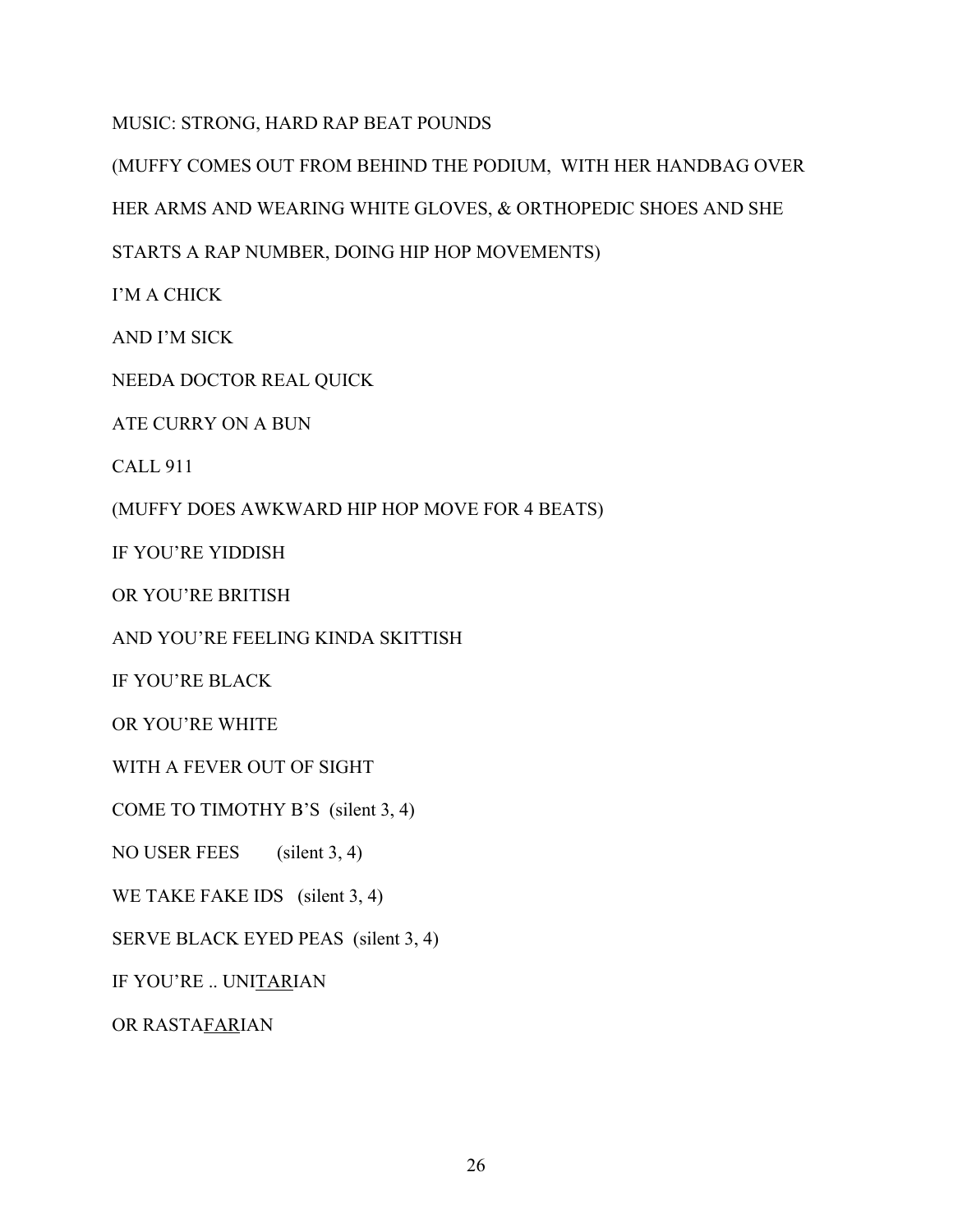OR NON-SECTARIAN

OR HIMAYLARIAN

COME TO TIMOTHY B'S (silent 3, 4)

NO USER FEES (silent 3, 4)

WE TAKE FAKE IDS (silent 3, 4)

SERVE BLACK EYED PEAS (silent 3, 4)

(MUFFY POSES IN AN EXAGGERATED RAP POSE)

(SPEAKS) THAT'S THE TIMOTHY BEATON PRESSS…BYTERIAN HOSPITAL

YO DOG, UMM GEE, ASK FOR ME "MUFFY D".

MUSIC UP AND FADES UNDER EPILOGUE

## **EPILOGUE WITH V.O. (SHOWN ON SCREEN OR SET)**

MUFFY MEREDITH STILL HAS AN INCURABLE CASE OF "FOOT IN MOUTH" **DISEASE** 

SHE WAS RECENTLY ASKED TO RESIGN FROM THE HOSPITAL COMMITTEE ON

RACIAL AND CULTURAL DIVERSITY

BECAUSE OF HER DEMANDING TOUR SCHEDULE AND HER CONSTANT USE OF THE WORD "PICKANINIES."

TO BETTER UNDERSTAND "SUBWAY PEOPLE,"

SHE HAS RIDDEN A CAMEL, VISITED MECCA AND DRIVEN A TAXI.

SHE BOUGHT HERSELF A SUMMER HOME IN THE JANE-FINCH CORRIDOR, AND

STARTS EACH MORNING WITH A PIPING HOT BOWL OF CURRIED OATMEAL AND GOAT.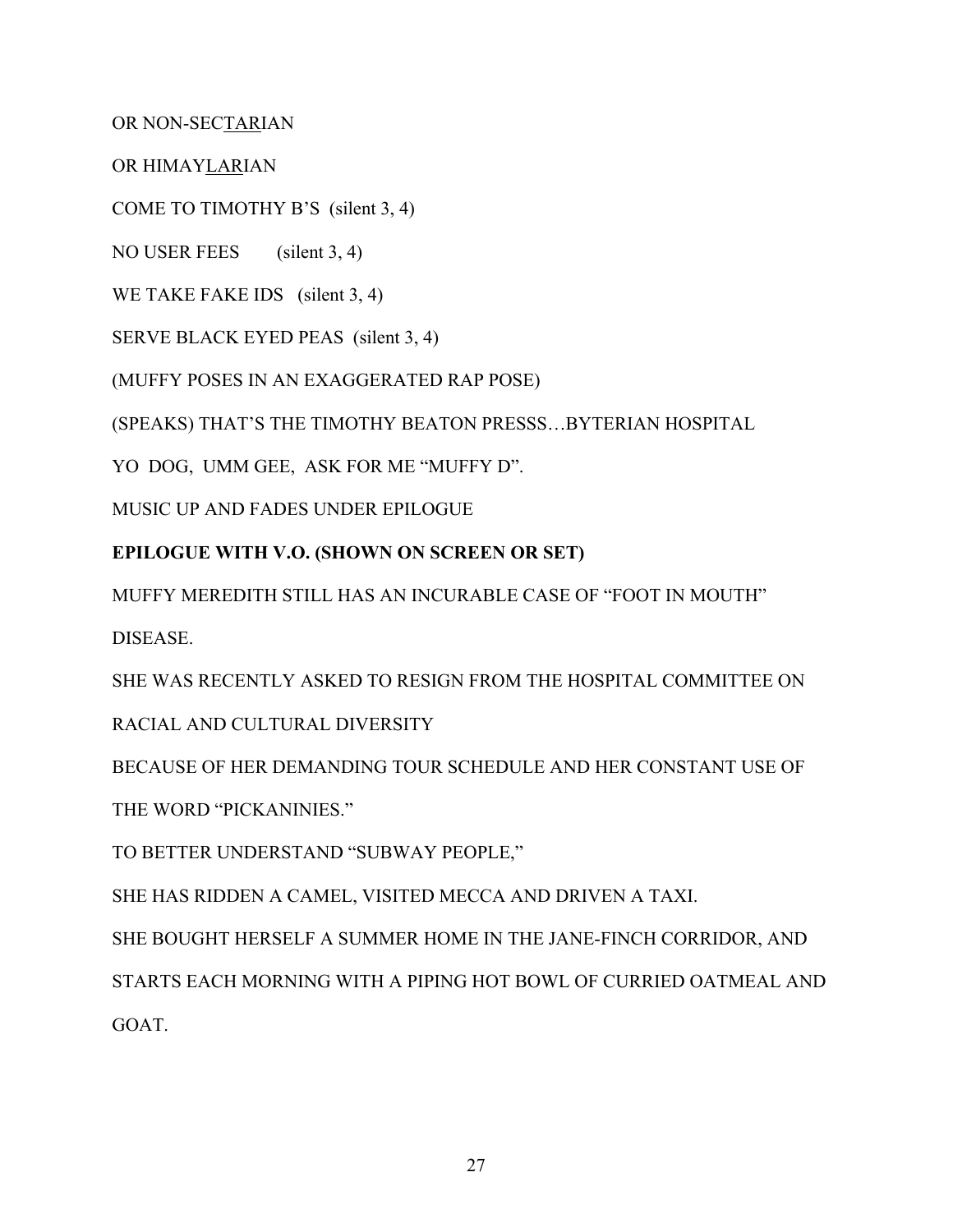#### **MIRIAM MEISEL**

#### MUSIC: DIXIE

(MIRIAM ARRIVES ON STAGE WITH A RUSSLE OF PETTICOATS, A BIG BOW IN HER HAIR, HIDDEN BEHIND A TWIRLING PARISOL. SHE HAS A THICK SOUTHERN ACCENT)

MIRIAM: It's so nice of all y'all to gather for the  $21<sup>st</sup>$  anniversary of little ole me becoming a Canadian. (FLIPS PARISOL OVER TO REVEAL HER FACE.) Go leafs go! Ooh! It's so cute when they bash their little heads into the boards. (SHE FLIRTATIOUSLY TITTERS AND GIGGLES). I know what you must be asking. How does a shy, southern, polish, Jewish girl named Miriam Meisel, leave the bayous of Louisiana and end up somewhere "slightly north of Montana" and becomes Micki Moore. (WEDDING MARCH PLAYS, HER FRILLY UMBRELLA TURNED UPSIDE DOWN BECOMES A BOUQUET OF FLOWERS. SHE HURRIES TO BACK OF STAGE AND SLOWLY MARCHES UP THE AISLE WITH AN INNOCENT, GIDDY LOOK ABOUT HER)

(V.O. MALE VOICE, SOUTHERN ACCENT): Do you take this Canadian fella to be your lawfully wedded husband?

MIRIAM: And there, under the hoopa, the Rabbi proclaimed,

(V.O. MALE VOICE, SOUTHERN ACCENT):"May the Lord bless you and keep you, as you head for the GIANT TUNDRA to the NORTH."

MIRIAM: And all starry eyed, I'm thinking....to myself, "What's a tundra?" I ran to the library in the synagogue and looked up the word. (SHE SEARCHES THE BIG BOOK. SHE FREAKS OUT) "Tundra" - a vast Artic wasteland. So I packed up all my petticoats and pretty bows, and sure enough, the first thing my new Canadian husband asked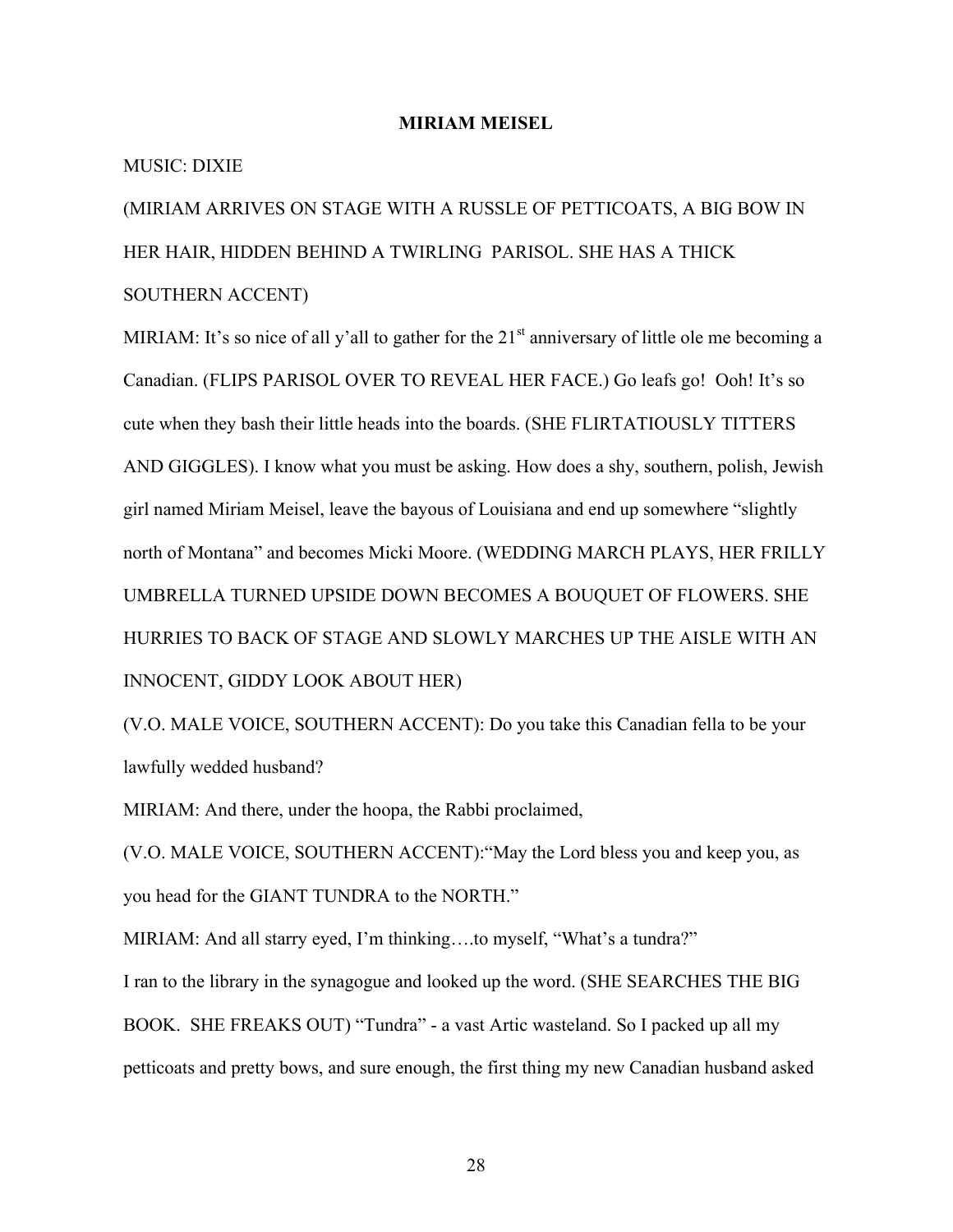me to do was go outside with the garden hose and make a hockey rink. (SHE ACTS OUT THEIR CONVERSATION) "Well, little darlin', just how do I do that?" I said (BATS HER EYELASHES) batting my eyelashes. (PUTS ON MASCULINE PERSONNA) "You take the garden hose, pour water on the ground till it freezes. Then you do it every hour on the hour, again and again, till you have 15 layers." (FEMALE PERSONNA, STILL ALL SWEET AND SMILEY) "But it's 20 below zero out there." (MALE PERSONNA) "That's when you make the best hockey rinks." So at the divorce hearing, I told the judge, "Your honor, and what a fine looking man you are, (BATTING HER EYELASHES) I just don't do hockey rinks." (MISCHIEVOUSLY) So much to my regret, I no longer had a place to skate, but I did have two babies to look after. All the while, I had my eye on the TV, trying to figure out how to get the rest of me on it. In the commercials, there were people who looked like people having people's problems: bad breath, underarm odor, drippy nose, dirty laundry, pounding head. I said to myself, "<u>I've</u> got all those things." The next morning I woke up and my sink was stopped up. It was a sign, an omen. Did I call a plumber? No, I called an agent. And I landed my very first commercial audition. It was almost too much, too soon cause I got that first whiff of fame. I'd be walking down the street with my kids, and people would say to me, "Aren't you the woman in the Milk of Magnesia commercial?" And my son would say,(IN A CHILD'S VOICE) "Yes, and my mom is the constipated one." For that job, all I had to do was stand around with a pinched face. (DEMOSTRATES IT) "Feeling logy, Marge?" (NODS PAINFULLY) and for that, I made \$5000.00. Then I learned, there's even more money, if you can speak on camera, so I signed up at the Royal Conservatory. (VOICE OF INSTRUCTOR, IN PRECISE UPPER ENGLISH ACCENT) Say, "How now brown cow". (MIRIAM REPEATS IN THICK SOUTHERN ACCENT) "Hoooow noooow brooown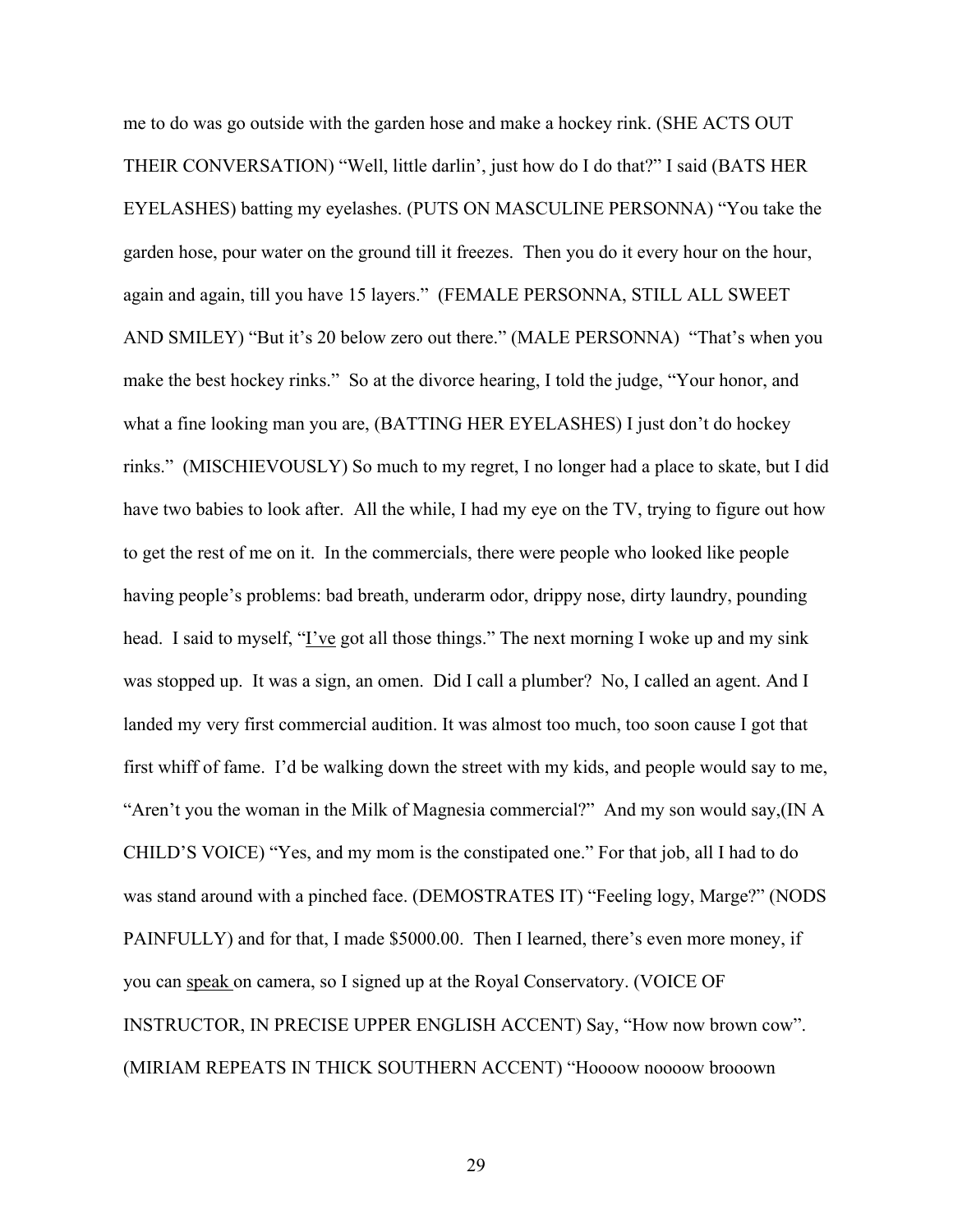coooow." After 2 years of practicing, I finally learned how to speak Canadian. Listen: "How now brown cow, EH!" Pretty soon I had my own television show and a new name, Micki Moore. Little did I know that my son, while I was lying in backyard sunbathing, was going up and down the street, shouting, "Come one, come all, see Micki Moore in a bikini. Only25 cents." He sold out. Lying on the cot, I open my eyes and I am surrounded by a group of grade school boys, all staring directly at my chest. (LITTLE BOY'S FROGGY VOICE) "Them sure are nice, Mrs. Moore"!

 Well, I almost had it all. I had the kids, the TV show. I had my identity, my autonomy, my RRSP and my IUD. Now I was looking for the man of my dreams. And suddenly, a "gentleman caller" turned up with such charm, such savoir-faire. He had a way with words that melted my heart. He had a new store opening and he wanted me to attend, so he said,(TALKS AS MALE PERSONNA), "If I can't get a real celebrity, can you come?" Then before I knew it, he whisked me away to South Africa for a kind of Meryl Streep, Robert Redford dangerous, passionate "tame the lion" safari in the jungle. It was hot, it was primitive; the hyenas in heat were howling. He gathered me in his masculine arms, pulling me close to him. Then he whispered in my ear, those words every woman longs to hear, "Capitalism is far superior to socialism." After my whirlwind romance and (PAUSE) political science lecture, a very exciting thing happened. He asked me to marry him. Only it's eleven years later and this time it's in France.

#### MUSIC: THE WEDDING MARCH

(MIRIAM DUPLICATES WEDDING MARCH WITH UMBRELLA AS FLOWERS, INNOCENT LOOK)